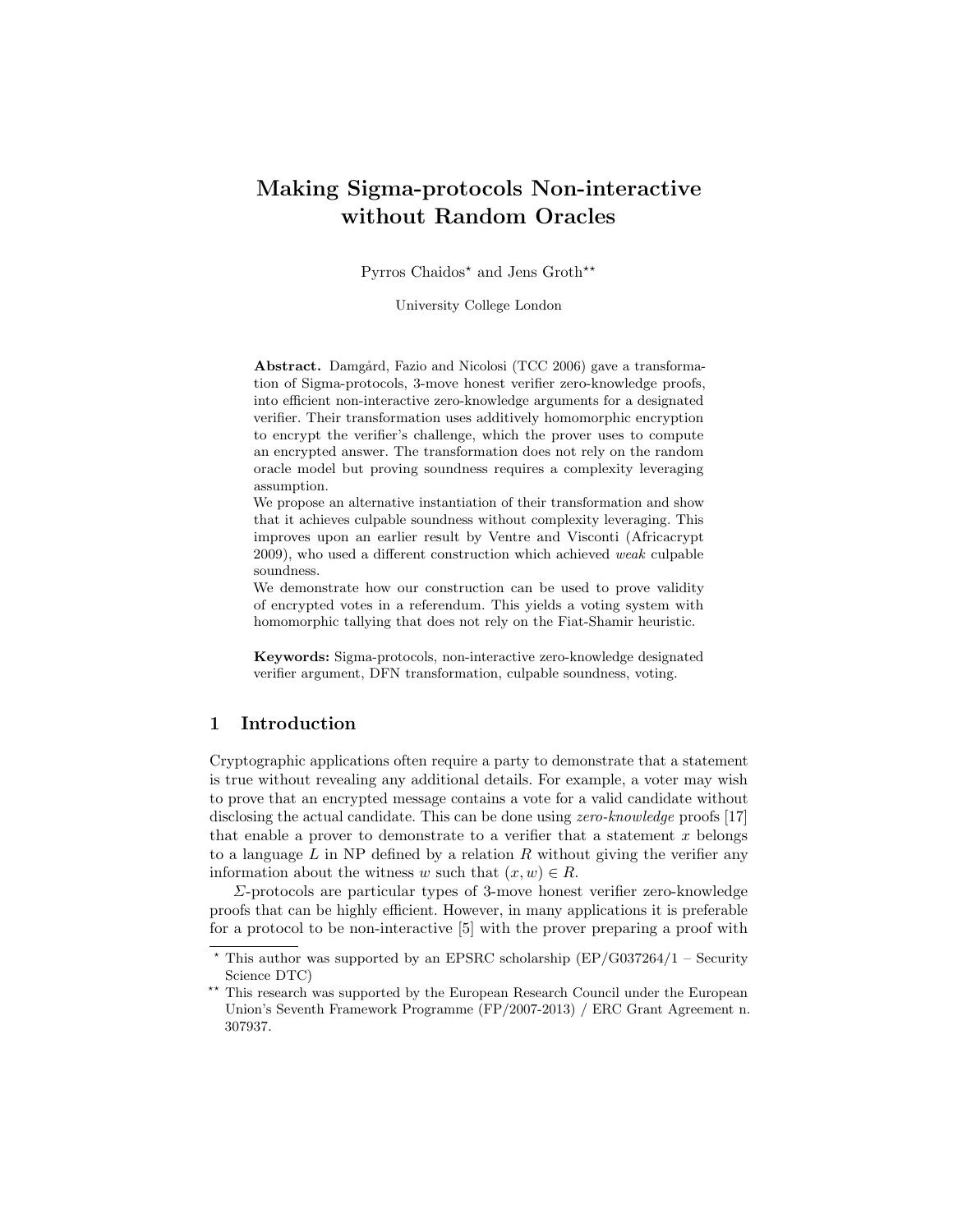no need for direct input from the verifier. The Fiat-Shamir transformation [13] produces a non-interactive version of a  $\Sigma$ -protocol by substituting the verifier's challenge with the output of a hash function on the prover's statement and messages. The transformation can be proven secure in the random oracle model [3]. However, the random oracle model is regarded with some skepticism since there exist pathological protocols that can be proven secure in the random oracle model but fail in any real-world instantiation [6, 16].

Damgård, Fazio and Nicolosi (DFN) [11] introduced an alternative transformation. The DFN transformation works in the Registered Key Model (RKM) [2] where a verifier registers a public key and transforms a  $\Sigma$ -protocol with linear answer into a non-interactive zero-knowledge argument that can be verified by this specific verifier [23]. The transformation works by having the verifier encrypt his challenge under an additively homomorphic encryption scheme and relies on the  $\Sigma$ -protocol having an answer that can be computed using linear algebra and the homomorphic property of the encryption scheme to enable the prover to complete an encrypted version of the answer in the  $\Sigma$ -protocol. Their construction is secure for a logarithmic number of proofs but soundness rests on a complexity leveraging assumption.

Ventre and Visconti [28] give an alternative proof of soundness for a construction based on a two ciphertext variation of the DFN transformation in the style of Naor and Yung [25]. They replace the complexity leveraging assumption by introducing a modification of culpable soundness<sup>1</sup> [21] that they call *weak culpable* soundness. Standard culpable soundness restricts adversaries to being "aware" of the falsehood of the statement they are proving. Weak culpable soundness furthermore requires that the adversary is also aware of the fact that she has succeeded in producing a convincing proof of a false statement, by producing a second auxiliary proof to that effect.

In the DFN setting using weak culpable soundness would require the adversary to prove statements containing ciphertexts addressed to the designated verifier. It would be challenging to provide such an adversary with enough power to perform the required proofs without having knowledge of the verifier's secret decryption key. We instead opt to construct the underlying protocol with the property that forged proofs reveal the challenge. This is enough to contradict the semantic security of the encryption scheme used for the designated verifier proof if a false proof is ever produced.

#### 1.1 Our Contribution

We give an instantiation of the DFN transformation that achieves standard culpable soundness without complexity leveraging. The transformation relies on an IND-CPA secure additively homomorphic encryption scheme and is quite efficient. The tranformation can be applied to  $\Sigma$ -protocols that have linear answers and unique identifiable challenges (Sect. 2.2).

 $1$  Culpable soundness was also called co-soundness in an earlier version of [21].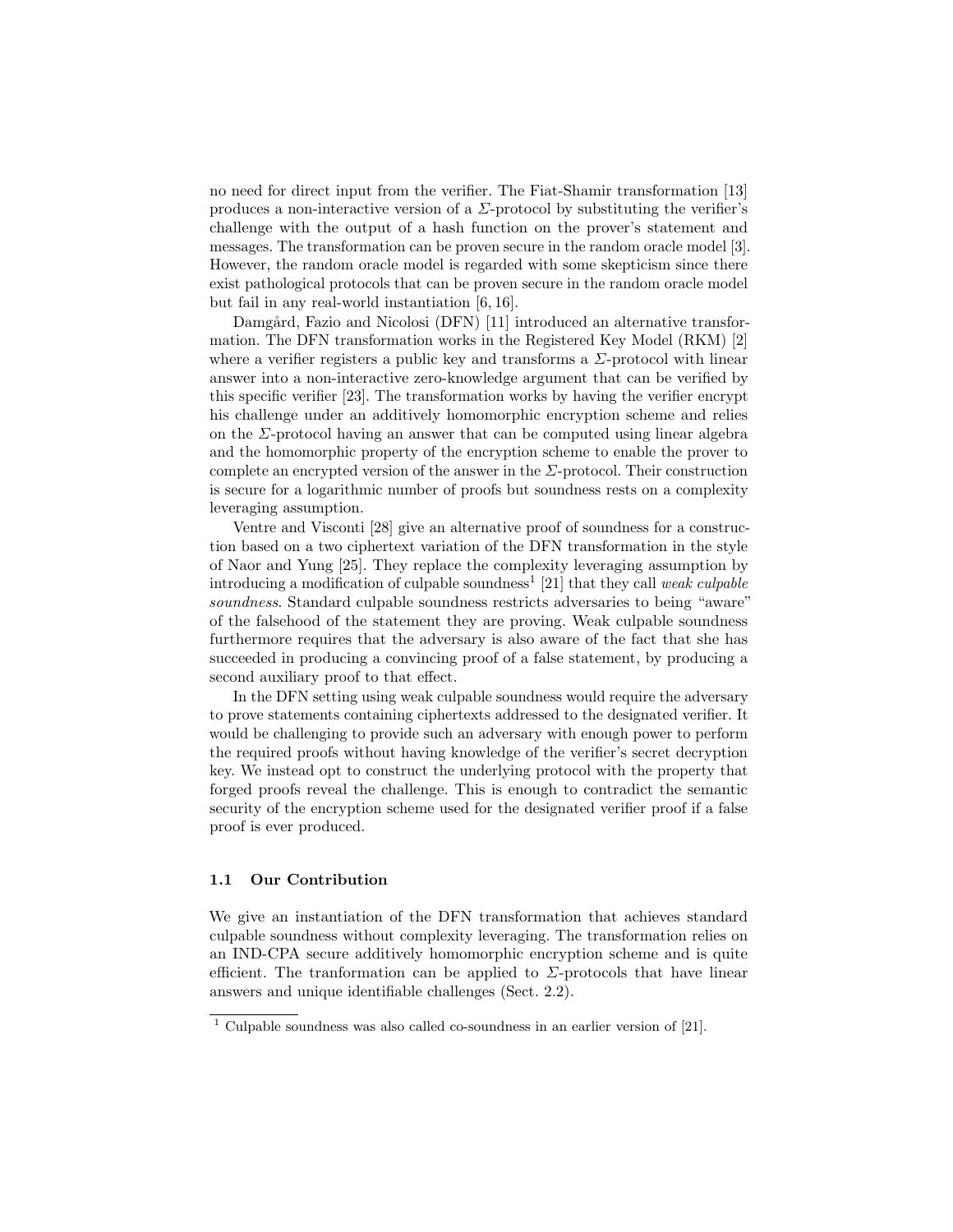We can use our resulting non-interactive zero-knowledge designated verifier arguments to efficiently prove statements about encrypted plaintexts. In particular, we can prove that a ciphertext contains either 0 or 1 without disclosing the plaintext. This can in turn be used to prove that a set of ciphertexts encrypt a witness for the satisfiability of a circuit. For the appropriate  $\Sigma$ -protocols to be in place, we require the encryption scheme to be additively homomorphic modulo a prime and satisfy a few other requirements (Sect. 2.1). We use Okamoto-Uchiyama encryption [26] as an example.

We proceed to give an example application of our non-interactive zeroknowledge arguments to provide publicly verifiable arguments in the context of electronic voting. In voting systems such as Helios [1] voters submit their votes encrypted under a homomorphic encryption scheme accompanied with non-interactive arguments (typically using the Fiat-Shamir transformation) that the encrypted votes are in fact valid. Ciphertexts with convincing arguments are aggregated homomorphically to produce an encrypted tally which is then decrypted to produce the result. By releasing the designated verifier keys to the public (similar to [29]), once vote submission has concluded, we can use our non-interactive designated verifier arguments in place of the usual non-interactive zero-knowledge arguments with minimal changes to the design.

#### 1.2 Related Work

Since the introduction of non-interactive zero-knowledge proofs by Blum, Feldman and Micali [5] much effort has been spent on reducing their size [10, 24, 19, 15]. The introduction of pairing-based techniques [21, 18, 22] has led to practically efficient non-interactive zero-knowledge proofs that can be used in the context of pairing-based cryptography.

The Fiat-Shamir heuristic can be used to make a  $\Sigma$ -protocol non-interactive. This can lead to highly efficient non-interactive zero-knowledge proofs but relies on the random oracle model when proving security. Recently pairing-based succinct non-interactive zero-knowledge arguments [20, 14, 27] have become very compact even for large scale statements, however, they rely on knowledge extractor assumptions over bilinear groups.

The above research yields non-interactive zero-knowledge proofs that are publicly verifiable. However, there are many settings where it suffices to have non-interactive zero-knowledge arguments intended for a designated verifier. Cramer and Shoup used universal hash proofs to build a highly efficient chosen ciphertext attack secure public-key encryption scheme [8, 9]. Non-interactive proofs for a designated verifier for all languages in NP can be found in [2] in the key registration model where parties register keys.

The most closely related works are the DFN transformation by Damgård, Fazio and Nicolosi [11] and the work by Ventre and Visconti [28] that we have already discussed.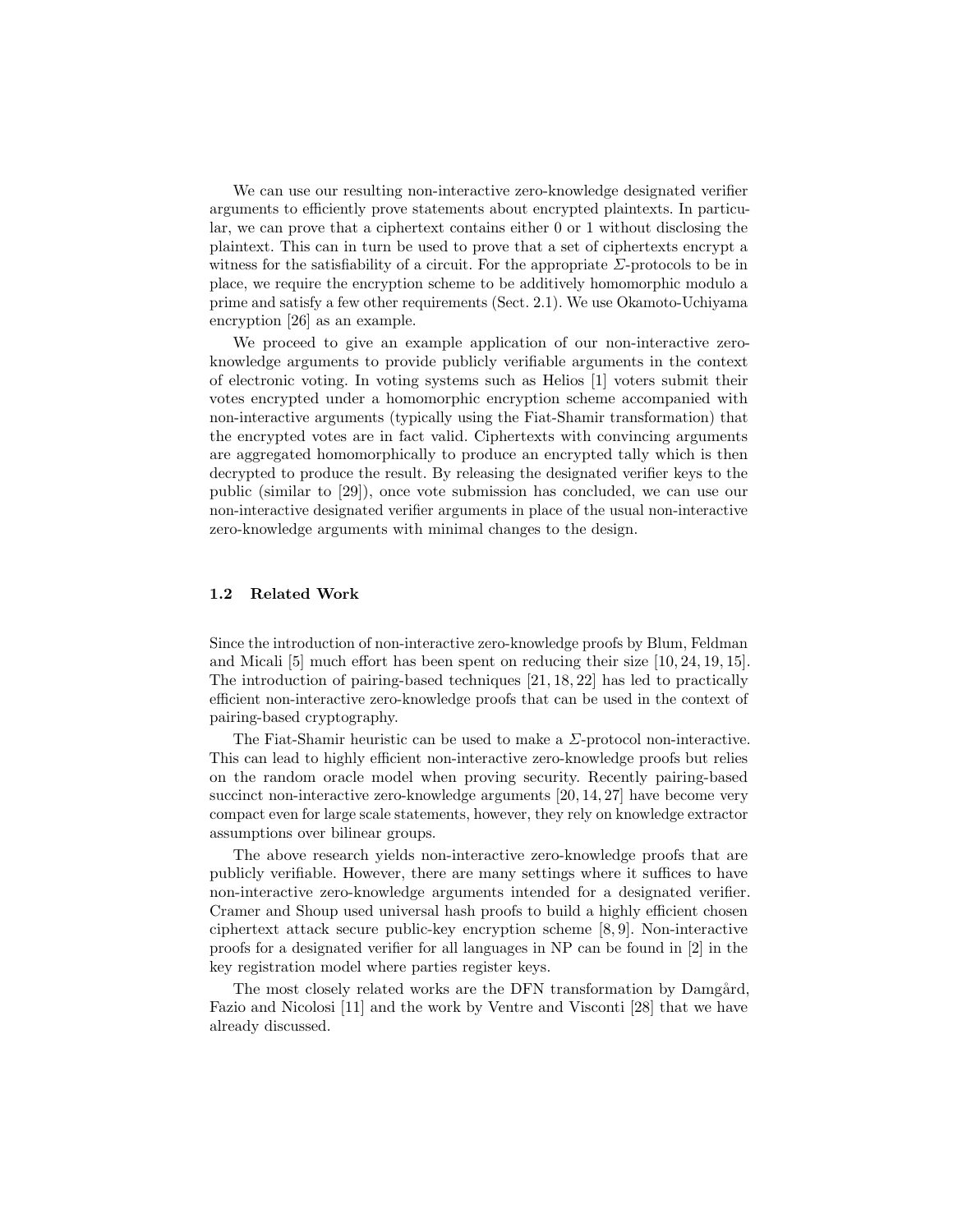#### 2 Preliminaries

We write  $y = A(x; r)$  when the algorithm A on input x and randomness r, outputs y. We write  $y \leftarrow A(x)$  for the process of picking randomness r at random and setting  $y = A(x; r)$ . We also write  $y \leftarrow S$  for sampling y uniformly at random from the set S.

All algorithms get as input a security parameter n written in unary as  $1^n$ . Sometimes we do not explicitly write this input to the algorithms but we will always assume it is implicitly available to the algorithms. The intuition is that the higher the security parameter, the more secure the cryptographic system.

Given two functions  $f, g : \mathbb{N} \to [0, 1]$  we write  $f(n) \approx g(n)$  when  $|f(n)-g(n)| =$  $O(n^{-c})$  for every constant  $c > 0$ . We say that f is negligible if  $f(n) \approx 0$  and that f is overwhelming if  $f(n) \approx 1$ .

An NP-relation is a binary relation R consisting of pairs  $(x, w)$  that can be decided in polynomial time in the length of  $x$ . We call  $x$  the statement and  $w$ the witness. The relation R gives rise to a language  $L_R = \{x \mid \exists w : (x, w) \in R\}$ of statements in  $R$ . To incorporate the security parameter into the relations, we will without loss of generality assume all statements are of a form such that  $n$ can be easily derived (all statements in this paper could be reformulated to be of the form  $x = (1^n, x')$  although for notational convenience we will not do this) and all statements and witnesses are of size polynomial in  $n$ . We define  $R_n$  as the relation  $R$  restricted to statements corresponding to  $n$ .

#### 2.1 Additively Homomorphic Encryption

A public key encryption scheme is a triple of probabilistic polynomial time algorithms  $(K, \mathcal{E}, \mathcal{D})$ . The key generation function K given a security parameter returns a public encryption key  $ek$  and a private decryption key  $dk$ . The encryption algorithm  $\mathcal E$  given an encryption key  $ek$  and a message m returns a ciphertext  $c \leftarrow \mathcal{E}_{ek}(m)$ . The deterministic decryption algorithm  $\mathcal{D}$  given a decryption key dk and a ciphertext c returns a message m or a special symbol  $\perp$  if the ciphertext is invalid.

The public encryption key  $ek$  defines a message space  $\mathcal{M}_{ek}$  of possible plaintexts, a randomness space  $\mathcal{R}_{ek}$  and a ciphertext space  $\mathcal{C}_{ek}$ . In this paper we will make use of an encryption scheme where the message space is  $\mathbb{Z}_p$  for some large integer  $p$ , which is explicitly or implicitly defined by the public key, and with size  $|p| = \ell_p(n)$  for a publicly known polynomial  $\ell_p$ . We say that  $(K, \mathcal{E}, \mathcal{D})$  is additively homomorphic if the randomness and ciphertext spaces are finite groups as well (written additively and multiplicatively respectively) and for all possible keys ek and plaintexts  $m_1, m_2 \in \mathcal{M}_{ek}$  and  $r_1, r_2 \in \mathcal{R}_{ek}$  we have

$$
\mathcal{E}_{ek}(m_1; r_1) \cdot \mathcal{E}_{ek}(m_2; r_2) = \mathcal{E}_{ek}(m_1 + m_2; r_1 + r_2).
$$

We say that an additively homomorphic scheme  $(\mathcal{K}, \mathcal{E}, \mathcal{D})$  is a *strongly addi*tively homomorphic scheme if it satisfies the four additional properties described below: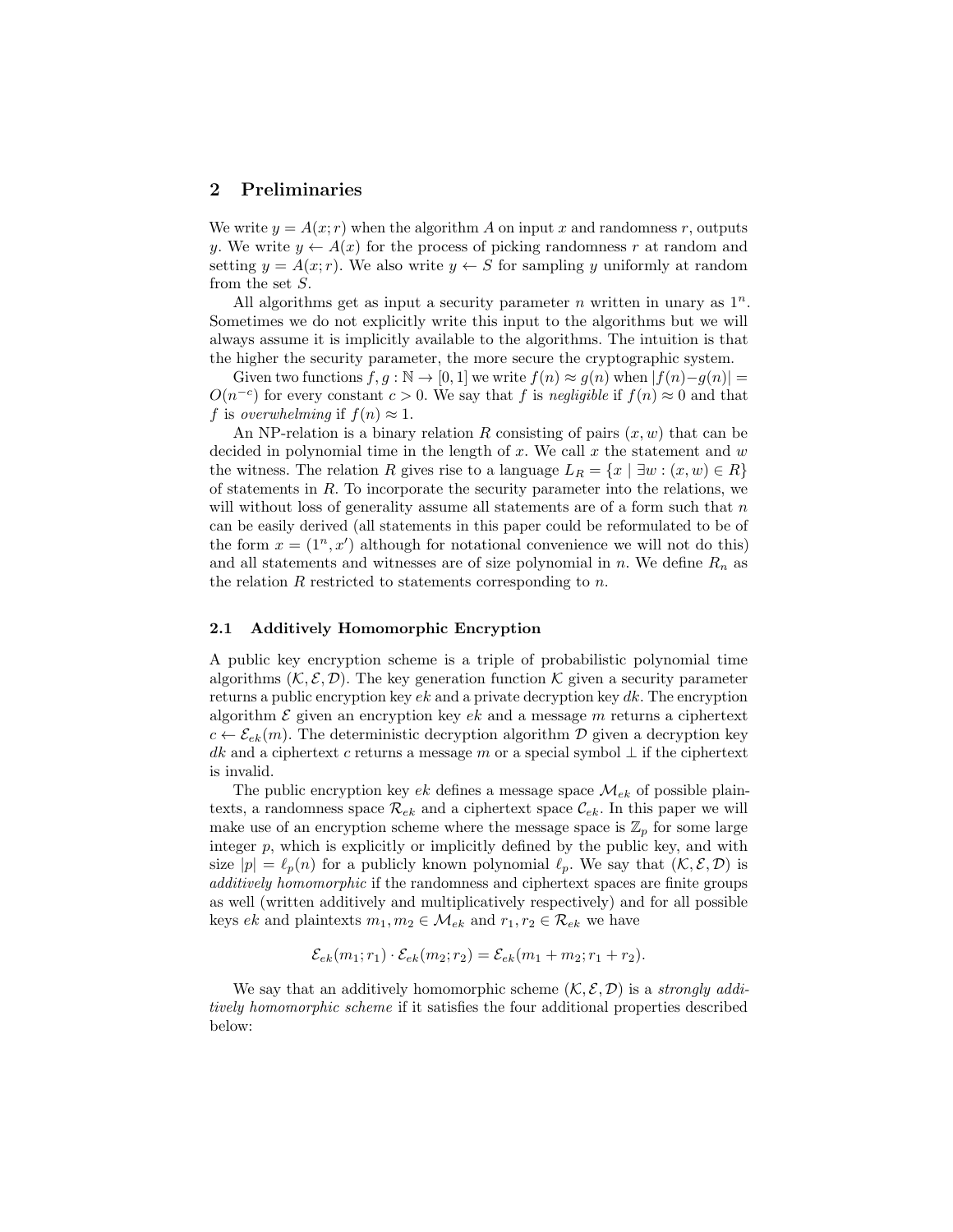**Prime order message space:** The message space is  $\mathbb{Z}_p$  for some *prime* p.

Decryption homomorphic<sup>2</sup>: Membership of the ciphertext space can be efficiently tested and the decryption algorithm on all elements in  $\mathcal{C}_{ek}$  returns a plaintext in  $\mathcal{M}_{ek}$  (i.e., decryption does not fail). Furthermore, decryptions respect the additively homomorphic operation, i.e., for all possible key pairs  $(ek, dk)$  and  $c_1, c_2 \in \mathcal{C}_{ek}$  we have

$$
\mathcal{D}_{dk}(c_1) + \mathcal{D}_{dk}(c_2) = \mathcal{D}_{dk}(c_1 \cdot c_2).
$$

**Extended randomness:**  $R_{ek} = \mathbb{Z}_N$  for some integer N but the encryption function accepts randomness in Z and for all  $m \in \mathcal{M}_{ek}$  and  $r \in \mathbb{Z}$ 

$$
\mathcal{E}(m;r) = \mathcal{E}(m;r \bmod N).
$$

**Verifiable keys:** There exists an efficient test  $VerifyKey(1^n, ek, dk)$  that given a public key  $ek$  and decryption key  $dk$  (or without loss of generality the randomness used in the key generation) returns 1 if and only if  $(ek, dk)$  is a valid key pair using security parameter  $n$ .

For notational convenience, we let  $c^z$  be the vector  $(c^{z_1}, \ldots, c^{z_n})$  given a ciphertext c and a vector of integers  $\boldsymbol{z} = (z_1, \ldots, z_n)$ . Given a vector w we also define  $c \leftarrow \mathcal{E}_{ek}(\boldsymbol{w})$  as the vector of ciphertexts given by  $(\mathcal{E}_{ek}(w_1), \ldots, \mathcal{E}_{ek}(w_n)).$ 

**Definition 1 (IND-CPA security).** We say that  $(K, \mathcal{E}, \mathcal{D})$  is indistinguishable under chosen plaintext attack (IND-CPA secure) if for all probabilistic polynomial time stateful adversaries A

$$
\Pr\Big[(ek,dk) \leftarrow \mathcal{K}(1^n); (m_0, m_1) \leftarrow \mathcal{A}(ek); b \leftarrow \{0,1\}; c \leftarrow \mathcal{E}_{ek}(m_b): \mathcal{A}(c) = b\Big] \approx \frac{1}{2},
$$

where A outputs  $m_0, m_1 \in \mathcal{M}_{ek}$ .

Okamoto-Uchiyama encryption [26] The Okamoto-Uchiyama [26] cryptosystem is strongly additively homomorphic with a message space  $\mathbb{Z}_p$  for a prime p that is implicitly defined by the public key.

 $\mathcal{K}(1^n)$ : Pick two different  $\ell_p(n)$ -bit primes p, q and let  $N = p^2 \cdot q$ . Then choose a random g in  $\mathbb{Z}_N^*$  such that g mod  $p^2$  has order  $p(p-1)$  in  $\mathbb{Z}_{p^2}^*$ . The public key is  $ek = (N, g)$  and the secret decryption key is  $dk = (ek, p)$ .

 $\mathcal{E}_{ek}(m)$ : Given  $m \in \mathbb{Z}_p$  return  $\mathcal{E}_{ek}(m;r) = g^{m+rN} \mod N$ , where  $r \leftarrow \mathbb{Z}_N$ .  $\mathcal{D}_{dk}(c)$ : Return  $m = \frac{L(c^{p-1} \mod p^2)}{L(a^{p-1} \mod p^2)}$  $\frac{L(c^{p-1} \mod p^2)}{L(g^{p-1} \mod p^2)} \mod p$ , where  $L(x) = \frac{x-1}{p}$ .

For a given public key  $ek = (N, g)$  the randomness space is  $\mathbb{Z}_N$  and the ciphertext space is  $\mathbb{Z}_N^*$ . Even though the message space is defined as  $\mathbb{Z}_p$ , in

<sup>2</sup> This property is trivial for cryptosystems where the entire cipherspace consists of valid encryptions but in the general case it must be stated explicitly.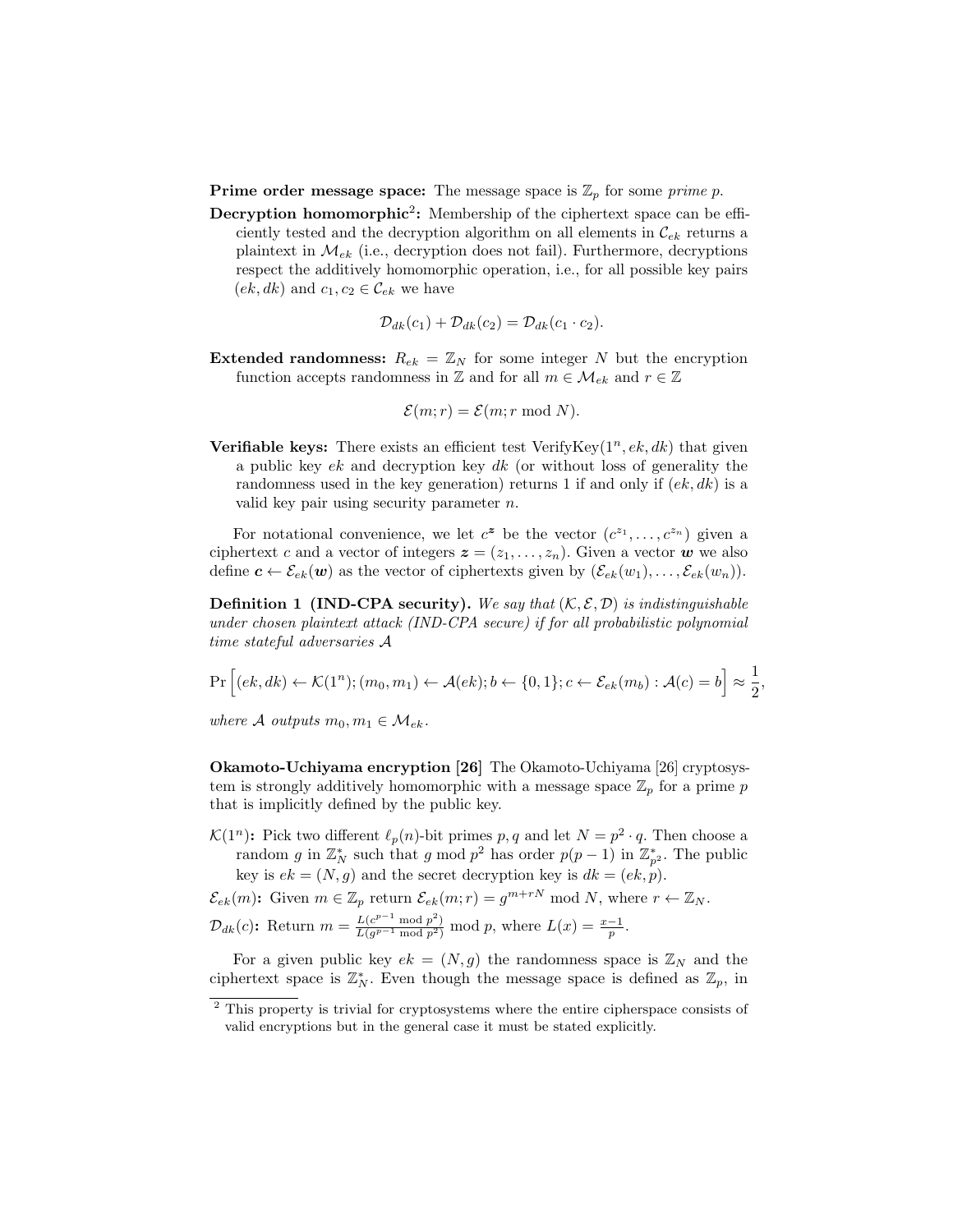practice we cannot disclose  $p$  but as long as the encrypting party picks messages  $m \in \{0,1\}^{\ell_p(n)-1}$  we are guaranteed that they fall within the message space and will decrypt correctly.

Direct calculation confirms that Okamoto-Uchiyama encryption is decryption homomorphic and that it is easy to extend the randomness space to  $R_{ek} = \mathbb{Z}$ . The keys are verifiable in the sense that given the decryption key, i.e., the factorization of  $N$ , it is easy to check that the keys are a valid output of the key generation algorithm and that the encryption scheme satisfies all the required properties.

### 2.2  $\Sigma$ -protocols with Linear Answers and Unique Identifiable Challenges

A  $\Sigma$ -protocol for an NP-relation R is a 3-move protocol that enables a prover to demonstrate to a verifier that a statement x satisfies  $x \in L_R$ , i.e. that there exists w such that  $(x, w) \in R$  without disclosing anything else, in particular not disclosing the value of w that the prover has in mind. A typical run of a  $\Sigma$ -proocol is illustrated in Fig. 1.



Fig. 1.  $\Sigma$ -protocol with statement x and witness w.

A  $\Sigma$ -protocol is *public-coin*, which means that the challenge e chosen by the verifier is picked uniformly at random without the verifier storing any private information about it. We will consider protocols where  $e$  is picked as a random  $n$ -bit string, where  $n$  is the security parameter.

We will restrict ourselves to  $\Sigma$ -protocols with a *linear answer over the integers*. By this we mean without loss of generality that we can consider a prover that generates the initial message a and two integer vectors  $z_1$  and  $z_2$ . The answer to a challenge  $e \in \{0,1\}^n$  can then be computed as the integer vector  $z = e z_1 + z_2$ . We will assume that all the integers in  $z_1, z_2, z$  are non-negative and that there is a known polynomial upper bound  $\ell_z(n)$  on the bit-size of the integers.

We can now describe a  $\Sigma$ -protocol for an NP-relation R with linear answer as a pair  $(\mathcal{P}_{\Sigma}, \mathcal{V}_{\Sigma})$ , where  $\mathcal{P}_{\Sigma}, \mathcal{V}_{\Sigma}$  are probabilistic polynomial time algorithms. The  $\Sigma$ -protocol runs as follows:

 $(a, z_1, z_2) \leftarrow \mathcal{P}_{\Sigma}(x, w)$ : The prover given a statement and witness pair  $(x, w) \in$  $R_n$  generates an initial message a and a state  $z_1, z_2$ .

 $e \leftarrow \{0,1\}^n$ : An *n*-bit challenge is chosen uniformly at random.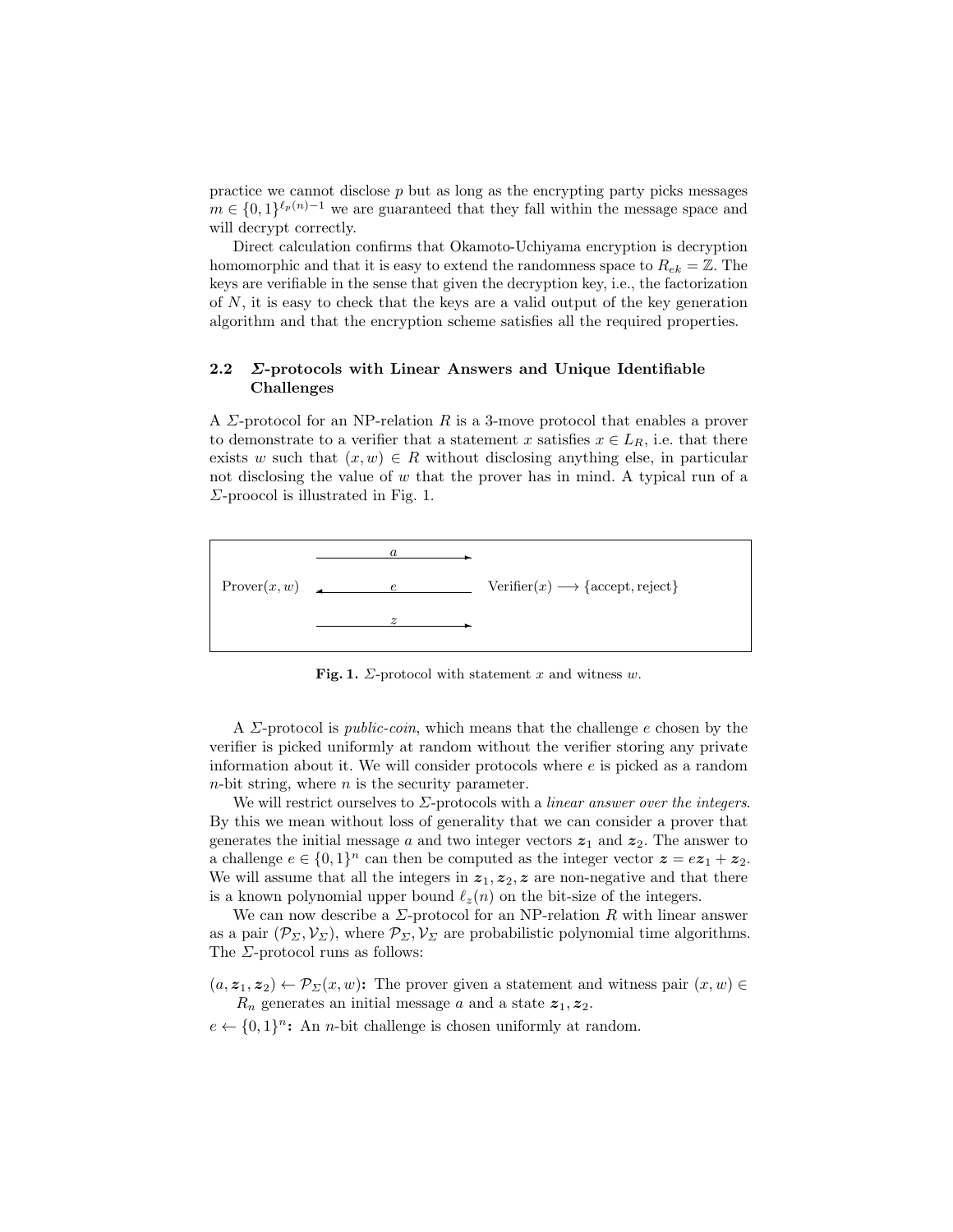$z \leftarrow e\mathbf{z}_1 + \mathbf{z}_2$ : An answer to the challenge e can be computed as  $z = e\mathbf{z}_1 + \mathbf{z}_2$ .  ${0, 1} \leftarrow \mathcal{V}_{\Sigma}(x, a, e, z)$ : The verifier given a statement x and a protocol transcript  $(a, e, z)$  returns 1 if accepting and 0 if rejecting. The verifier will always reject if any inputs are malformed, for instance if  $e \notin \{0,1\}^n$  or z contains an entry  $z_i \notin \{0,1\}^{\ell_z(n)}$ .

A Σ-protocol is required to operate correctly when used by honest participants (completeness), to prevent dishonest provers from convincing verifiers that false statements hold (soundness), and not to leak information about  $w$ (zero-knowledge). Formally, we require that a  $\Sigma$ -protocol  $(\mathcal{P}_{\Sigma}, \mathcal{V}_{\Sigma})$  for an NPrelation  $R$  with linear answer should be complete and special honest verifier zero-knowledge as defined below. With respect to soundness, we will for our purposes be interested in a special class of  $\Sigma$ -protocols that have unique identifiable challenges.

**Definition 2 (Completeness).** We say  $(\mathcal{P}_{\Sigma}, \mathcal{V}_{\Sigma})$  is perfectly complete if for all  $n \in \mathbb{N}$  and  $(x, w) \in R_n$ 

$$
\Pr\Big[(a,\boldsymbol{z}_1,\boldsymbol{z}_2)\leftarrow \mathcal{P}_\Sigma(x,w);e\leftarrow\{0,1\}^n;\boldsymbol{z}=ez_1+\boldsymbol{z}_2:\mathcal{V}_\Sigma(x,a,e,\boldsymbol{z})=1\Big]=1.
$$

Definition 3 (Special Honest Verifier Zero-Knowledge (SHVZK)). We say that  $(\mathcal{P}_{\Sigma}, \mathcal{V}_{\Sigma})$  is computationally special honest verifier zero-knowledge if there exists a probabilistic polynomial time simulator  $S$  such that for all probabilistic polynomial time stateful adversaries A

$$
\Pr\left[\begin{matrix} (x,w) \leftarrow \mathcal{A}(1^n); (a, \mathbf{z}_1, \mathbf{z}_2) \leftarrow \mathcal{P}_{\Sigma}(x,w); e \leftarrow \{0,1\}^n; \mathbf{z} \leftarrow e\mathbf{z}_1 + \mathbf{z}_2: \\ (x,w) \in R_n \text{ and } \mathcal{A}(a,e,\mathbf{z}) = 1 \end{matrix}\right] \right] \approx \Pr\left[\begin{matrix} (x,w) \leftarrow \mathcal{A}(1^n); e \leftarrow \{0,1\}^n; (a,\mathbf{z}) \leftarrow \mathcal{S}(x,e): \\ (x,w) \in R_n \text{ and } \mathcal{A}(a,e,\mathbf{z}) = 1 \end{matrix}\right]\right]
$$

If this holds also for unbounded adversaries A, we say  $(\mathcal{P}_{\Sigma}, \mathcal{V}_{\Sigma})$  is statistically special honest verifier zero-knowledge.

Traditionally,  $\Sigma$ -protocols are required to have *special soundness*, which says that if the prover, after having created the initial message  $a$ , can answer two different challenges  $e$  and  $e'$  then it is possible to compute a witness  $w$  for the statement x being proved such that  $(x, w) \in R$ .

We do not need the witness to be extractable in this paper and will therefore relax the soundness definition to just saying that on a false statement there is at most a single unique challenge the prover can answer after having created the initial message a.

However, we will require that under certain circumstances this unique answerable challenge should be identifiable, i.e., if the prover "knows" the statement is false in a certain way then she can actually compute the unique challenge e she will be able to answer if she can answer any challenge at all. We define this by adapting the notion of culpable soundness from [21]. We say that the unique challenge is identifiable using an NP-relation  $R_{\text{gulit}}$ , which only contains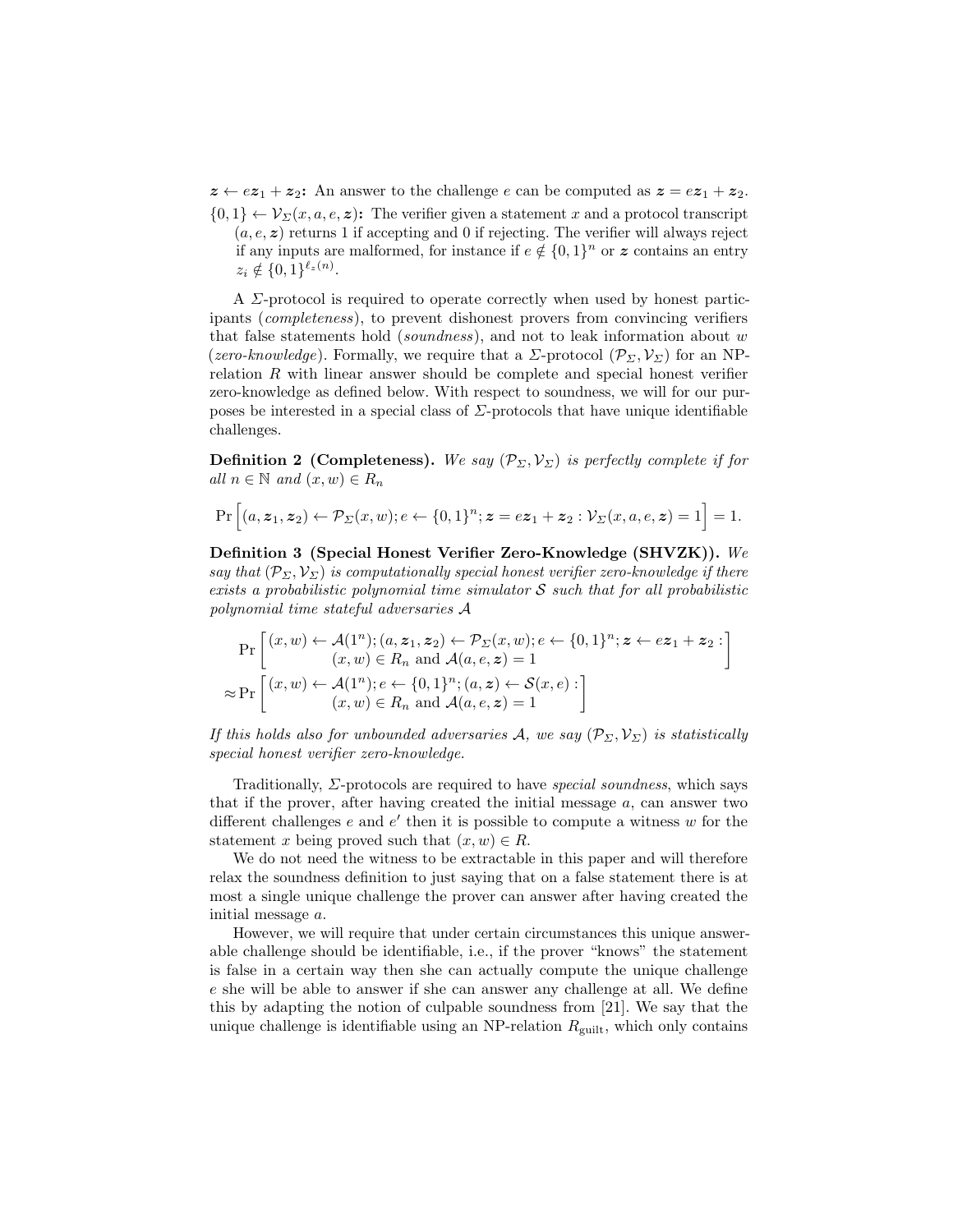false statements, if when the prover produces a statement x and a witness  $w_{\text{gunit}}$ of being guilty of cheating such that  $(x, w_{\text{guilt}}) \in R_{\text{guilt}}$ , then it is possible to efficiently compute a unique challenge where the verifier may possibly accept. The relation  $R_{\text{guilt}}$  will typically include all false statements that have a special form, depending on the specifics.

Definition 4 (Soundness with unique identifiable challenge). We say  $(\mathcal{P}_{\Sigma}, \mathcal{V}_{\Sigma})$  has a unique identifiable challenge using NP-relation  $R_{\text{guilt}}$  if there is a polynomial time algorithm E that takes as input the statement, witness and initial message and returns the unique challenge e that can be answered. Formally, we require that for all  $n, x, w_{\text{guilt}}, a, e, z$  where  $(x, w_{\text{guilt}}) \in R_{\text{guilt},n}$  and  $\mathcal{V}_{\Sigma}(x, a, e, z) = 1$  that  $e = E(x, w_{\text{suit}}, a)$ .

A frequently asked question is why would the adversary want to provide a witness for cheating. The answer is that there are many natural scenarios where the real adversary is only a part of a larger system that contains the guilt witness. It may well be that the system would never provide a guilt witness in a normal execution but even when that is the case the notion can still be useful in security proofs: by framing a "standard" adversary within such a system we are able to explicitly use privileged information held by honest parties in security reductions. In Sect. 4 we give voting as a concrete example of how culpable soundness can be used to prevent cheating by voters. Voters prove that they have encrypted valid votes using the election system's public key. The guilt witness is the decryption key, which the voting system will never make public since it would reveal all the votes. However, if a cheating voter exists, it is enough to point out that the guilt witness will exist in the possession of the electoral authorities. To satisfy the definition we may consider a new adversary which consists of the cheating voter's behaviour, with the decryption key added to the output in a post-processing step. Culpable soundness then guarantees the voter cannot cheat and submit an invalid vote.

We note that the extractor  $E$  only requires the guilt witness and the initial message from the prover. This will be critical in the next section where the protocol is made non-interactive via the DFN transformation and the prover's answer will be encrypted. In general, we cannot require that a cheating prover knows the contents of that ciphertext since it might have been assembled in a way that differs from the protocol.

 $\Sigma$ -protocol for additively homomorphic encryption of 0 or 1. Consider a strongly additively homomorphic encryption scheme  $(\mathcal{G}, \mathcal{E}, \mathcal{D})$  with message space  $\mathbb{Z}_p$  for a prime p defined by the encryption key. We will now give a  $\Sigma$ -protocol for proving that a ciphertext encrypts 0 or 1 using randomness  $r \in \{0,1\}^{\ell_r(n)}$ bounded by a polynomial  $\ell_r(n)$ .

Let

$$
R = \left\{ \left( (ek, c), (m, r) \right) : m \in \{0, 1\} \text{ and } r \in \{0, 1\}^{\ell_r(n)} \text{ and } c = \mathcal{E}_{ek}(m; r) \right\},\
$$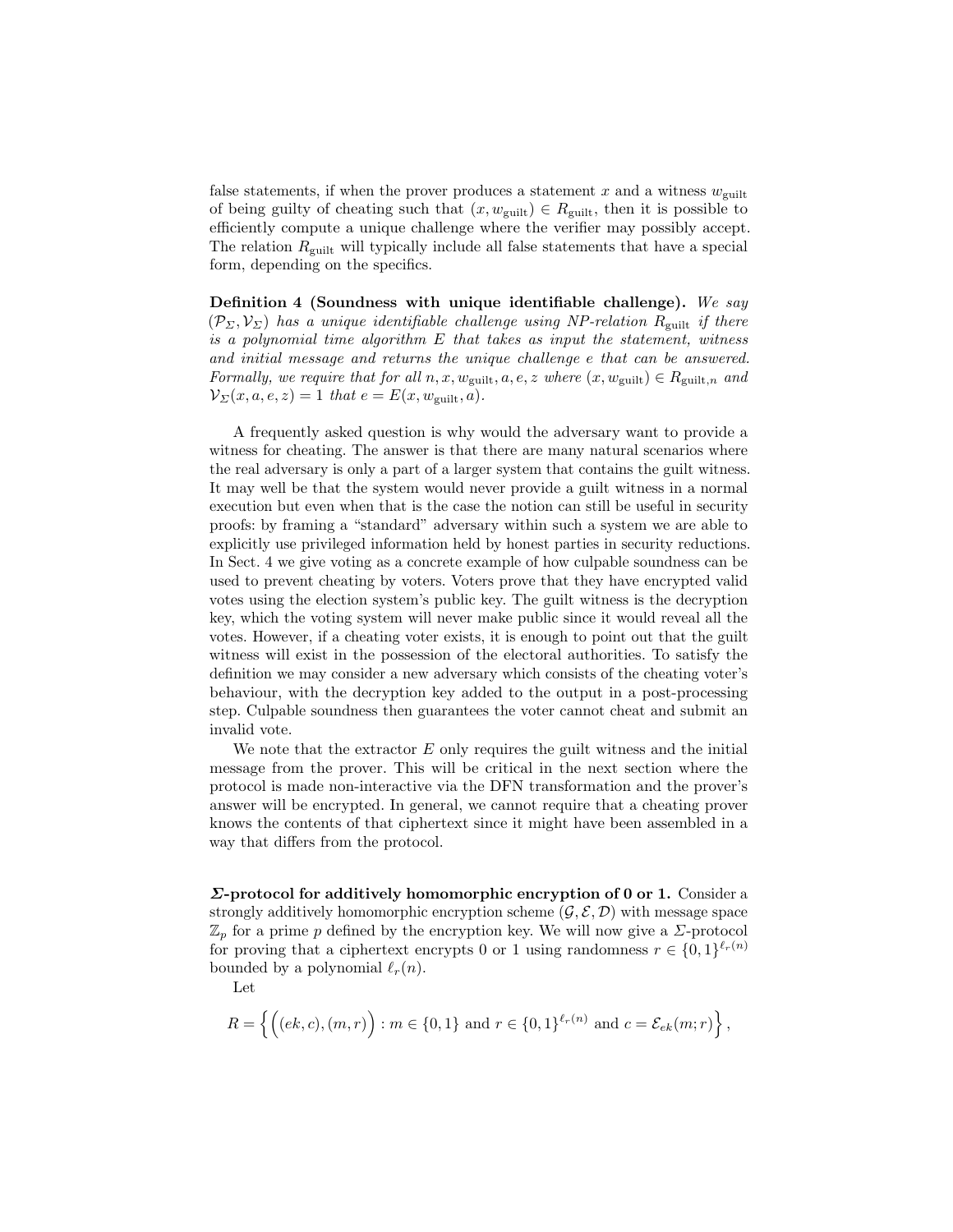| Prover((ek, c), (m, r))                                                                                                                                                                                                                                                              | Verifier $(ek, c)$                                                                                                 |
|--------------------------------------------------------------------------------------------------------------------------------------------------------------------------------------------------------------------------------------------------------------------------------------|--------------------------------------------------------------------------------------------------------------------|
| $m_a \leftarrow \{1\} \mid \mid \{0,1\}^{2n}$<br>$r_a \leftarrow \{0,1\}^{\ell_r(n)+2n}; a \leftarrow \mathcal{E}_{ek}(m_a; r_a)$<br>$r_b \leftarrow \{0,1\}^{\ell_r(n)+3n}; b \leftarrow \mathcal{E}_{ek}(-m m_a; r_b)$ $e \leftarrow \{0,1\}^n$ $z_a \in \{0,1\}^{\ell_r(n)+2n+1}$ | Accept if and only if<br>a, b<br>$a, b, c \in C_{ek}, f \in \{0, 1\}^{2n+2}$<br>$z_b \in \{0,1\}^{\ell_r(n)+3n+1}$ |
| $f := em + m_a, z_a := er + r_a$<br>$z_b := (f - e)r + r_b$                                                                                                                                                                                                                          | $f, z_a, z_b$ $c^e a = \mathcal{E}_{ek}(f; z_a)$<br>$c^{f-e}b = \mathcal{E}_{ek}(0; z_b)$                          |

Fig. 2.  $\Sigma$ -protocol for encryption of 0 or 1.

 $R_{\text{guilt}} = \left\{ \left( (ek, c), dk \right) : c \in \mathcal{C}_{ek} \text{ and } \mathcal{D}_{dk}(c) \notin \{0, 1\} \text{ and VerifyKey}(1^n, ek, dk) = 1 \right\}.$ 

**Theorem 1.** Fig. 2 describes a  $\Sigma$ -protocol for R with linear answer and unique *identifiable challenge using*  $R_{\text{guilt}}$  assuming  $(\mathcal{G}, \mathcal{E}, \mathcal{D})$  is a strongly additively homomorphic encryption scheme with message space  $\mathbb{Z}_p$  of sufficiently large size such that  $\ell_n(n) > n$ .

Proof. The algorithms are probabilistic polynomial time. The protocol has linear answer with a polynomial upper bound of  $\ell_z(n) = \ell_r(n) + 3n + 1$  on the bitlengths of the integers in the answer. Direct verification shows that the protocol is perfectly complete.

The protocol is statistical SHVZK. The simulator given challenge  $e \in \{0,1\}^n$ picks  $f \leftarrow \{1\} \mid \mid \{0,1\}^{2n}, z_a \leftarrow \{0,1\}^{\ell_r(n)+2n}$  and  $z_b \leftarrow \{0,1\}^{\ell_r(n)+3n}$ . It then computes  $a = c^{-e} \mathcal{E}_{ek}(f; z_a)$  and  $b = c^{e-f} \mathcal{E}_{ek}(0; z_b)$  and returns the simulated proof  $(a, b, f, z_a, z_b)$ . Observe that the simulated  $f, z_a, z_b$  are statistically close to those of a real proof. To see the simulation is statistically indistinguishable from a real proof with challenge e all that remains to be seen is that given  $f, z_a, z_b$ , the initial message containing  $a, b$  is fixed by the verification equations in both real and simulated proofs.

Finally, let us show that the protocol has unique identifiable challenges using  $R_{\text{guilt}}$ . A witness in  $R_{\text{guilt}}$  gives us the decryption key for the encryption scheme. We can verify the correctness of the decryption key and decrypt  $c$  to get  $m$  and also decrypt a, b to get plaintexts  $m_a$  and  $m_b$ . In a succesful argument, the value f must be  $f = em + m_a \mod p$  since otherwise the first verification equation would fail. The second verification equation gives us  $(f - e)m + m_b = 0 \text{ mod } p$ , which means  $e(m-1)m + m_a m + m_b = 0 \text{ mod } p$ . If  $m \notin \{0, 1\}$  we have that  $(m-1)m \neq 0 \mod p$  and therefore the equation uniquely determines e mod p. With  $p > 2^n$  this identifies at a unique challenge  $e \in \{0,1\}^n$  that the prover may be able to answer or shows that no answerable challenge exists.

### 2.3 Non-Interactive Designated Verifier Zero-Knowledge Arguments

It is often desirable to operate in a single step, avoiding the interaction needed to execute a Σ-protocol. The prover still wishes to demonstrate to the verifier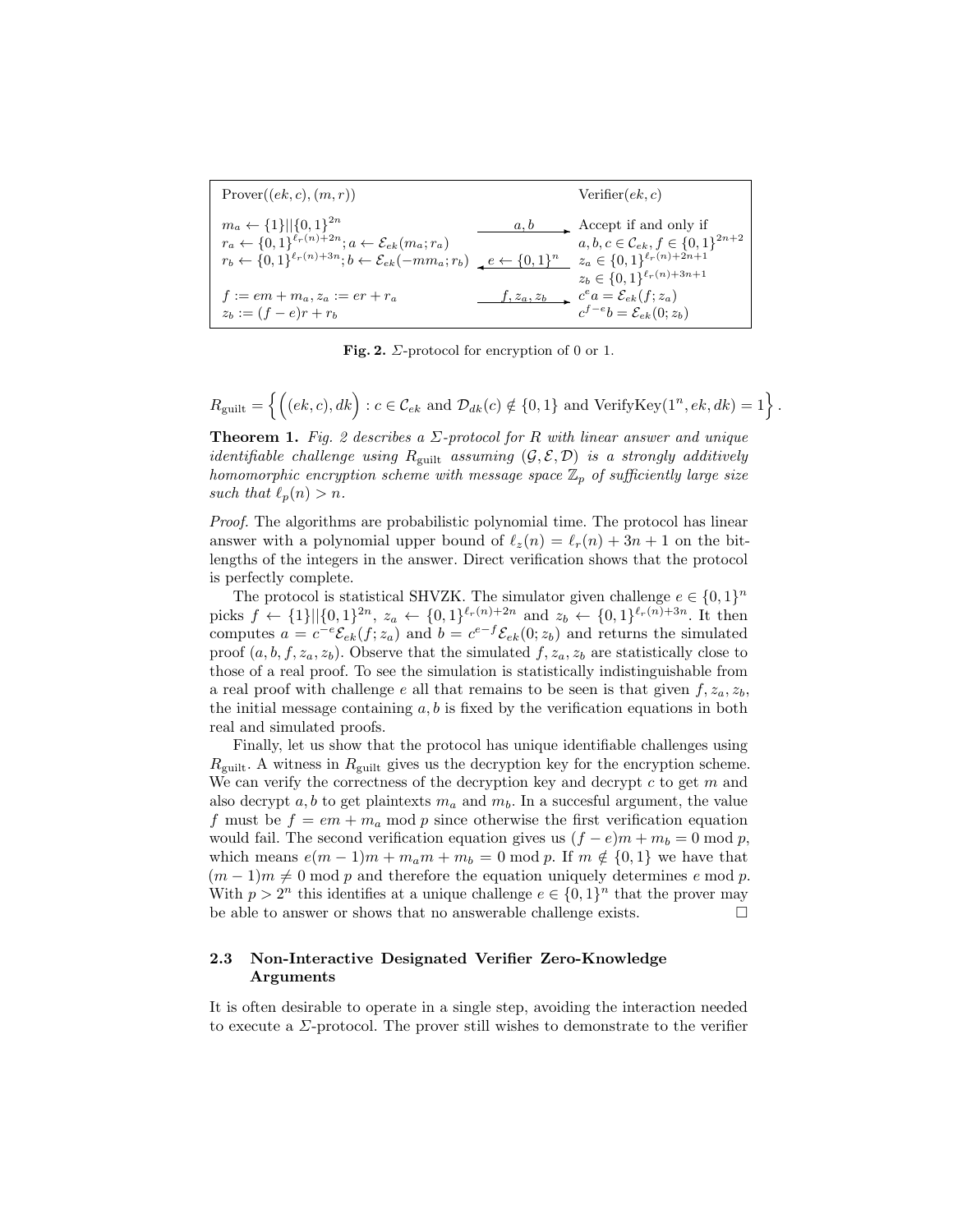the truth of a statement  $x \in L_R$  for an NP-relation R without disclosing any other information about her witness w.

In a non-interactive designated verifier zero-knowledge argument system, we imagine the verifier sets up a public key  $pk$  for the proof together with a secret verification key  $vk$  that can be used to verify the arguments. The system therefore consists of three probabilistic polynomial time algorithms  $(\mathcal{G}, \mathcal{P}, \mathcal{V})$ .

- $(pk, vk) \leftarrow \mathcal{G}(1^n)$ : The key generation algorithm, given the security parameter as input, generates a public key  $pk$  and a secret verification key  $vk$ .
- $\pi \leftarrow \mathcal{P}(pk, x, w)$ : Given a public key pk and  $(x, w) \in R_n$ , the prover algorithm generates an argument  $\pi$ .
- $\{0,1\} \leftarrow \mathcal{V}(vk, x, \pi)$ : Given a secret verification key vk, a statement x and an argument  $\pi$ , the verification algorithm returns 1 if accepting the argument and 0 for rejection of the argument.

 $(\mathcal{G}, \mathcal{P}, \mathcal{V})$  is said to be a non-interactive designated verifier zero-knowledge argument system for R with culpable soundness with respect to  $R_{\text{guilt}}$  if it is complete, culpably sound and zero-knowledge as defined below.

**Definition 5 (Completeness).**  $(\mathcal{G}, \mathcal{P}, \mathcal{V})$  is perfectly complete if for all  $n \in \mathbb{N}$ and all  $(x, w) \in R_n$ 

$$
\Pr\left[(pk, vk) \leftarrow \mathcal{G}(1^n); \pi \leftarrow \mathcal{P}(pk, x, w) : \mathcal{V}(vk, x, \pi) = 1\right] = 1.
$$

Intuitively, the argument is zero-knowledge if it does not leak information about the witness. The arguments we construct will be zero-knowledge assuming the keys are honestly generated. We define this notion through the existence of a simulator that can simulate arguments given the verifier's secret verification key. In our constructions we will get zero-knowledge even if the adversary knows the secret verification key, a strong type of zero-knowledge called composable zero-knowledge in [18] due to it making composition of zero-knowledge proofs easier.

**Definition 6 (Composable zero-knowledge).**  $(\mathcal{G}, \mathcal{P}, \mathcal{V})$  is computationally composable zero-knowledge if for all probabilistic polynomial time stateful adversaries A

$$
\Pr\Big[(pk, vk) \leftarrow \mathcal{G}(1^n); (x,w) \leftarrow \mathcal{A}(pk, vk); \pi \leftarrow \mathcal{P}(pk, x, w) : (x, w) \in R_n \text{ and } \mathcal{A}(\pi) = 1\Big]
$$
  

$$
\approx \Pr\Big[(pk, vk) \leftarrow \mathcal{G}(1^n); (x, w) \leftarrow \mathcal{A}(pk, vk); \pi \leftarrow \mathcal{S}(vk, x) : (x, w) \in R_n \text{ and } \mathcal{A}(\pi) = 1\Big].
$$

If the above holds also for unbounded stateful adversaries A then we say the argument is statistically composable zero-knowledge.

Culpable soundness [21] is a relaxation of soundness that restricts the prover in the following way: First, we only consider false statements in a subset  $L_{\text{gulit}}$  of  $\bar{L}_R$  characterised by a relation  $R_{\text{guilt}}$ . Second, we require a successful cheating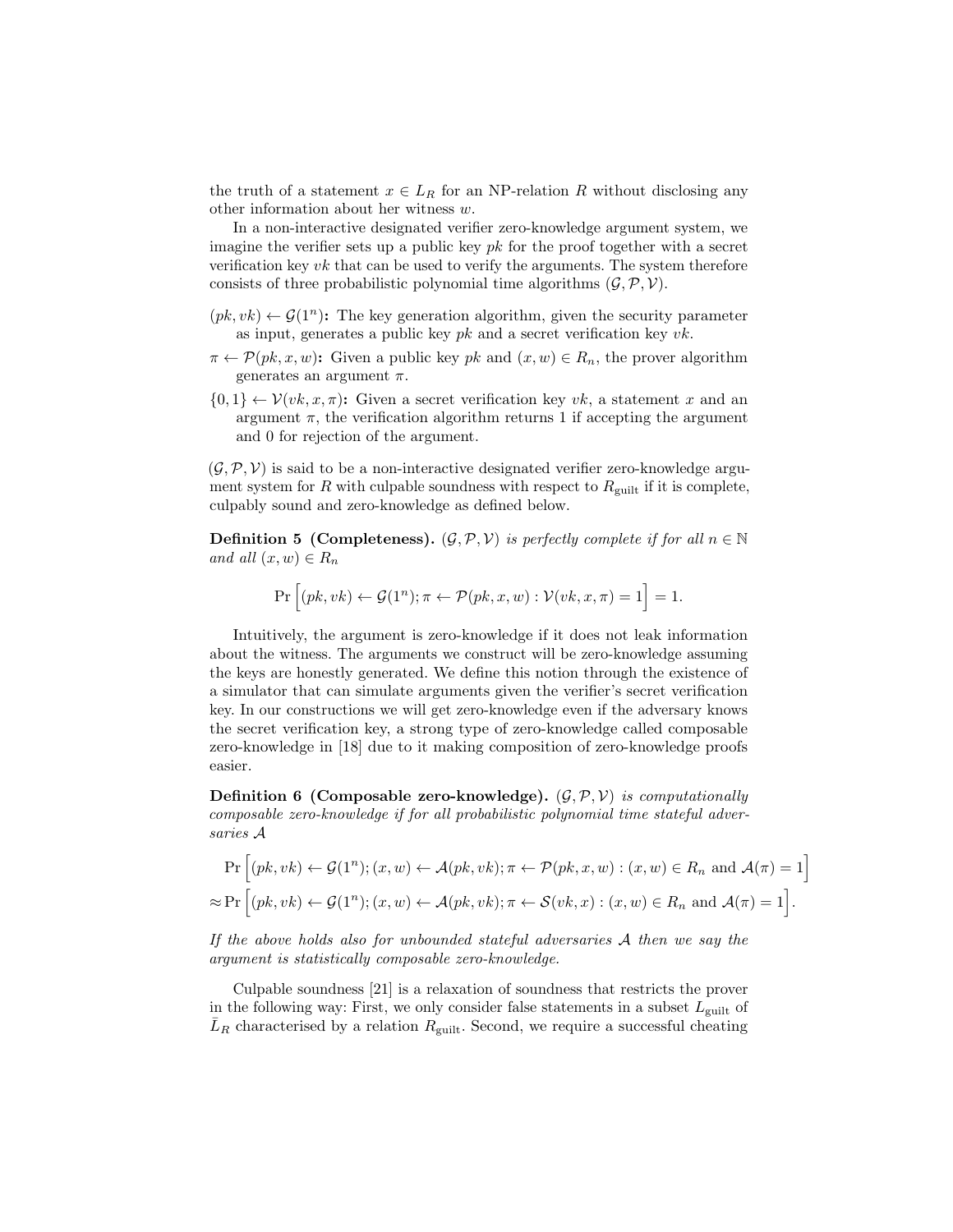prover to also output a guilt witness  $w_{\text{guilt}}$  along with his false statement x such that  $(x, w_{\text{guilt}}) \in R_{\text{guilt}}$ . Intuitively this definition captures the notion of a malicious prover being aware of the falsehood of the statement for which she is creating a fake proof.

**Definition 7** (Adaptive culpable soundness). We say  $(\mathcal{G}, \mathcal{P}, \mathcal{V})$  is culpably sound with respect to the relation  $R_{\text{guilt}}$  if for all probabilistic polynomial time A

$$
\Pr\Big[(pk, vk) \leftarrow \mathcal{G}(1^n); (x, \pi, w_{\text{guilt}}) \leftarrow \mathcal{A}(pk) : (x, w_{\text{guilt}}) \in R_{\text{guilt},n} \text{ and } \mathcal{V}(vk, x, \pi) = 1\Big] \approx 0.
$$

The above definition does not directly cover the adversary, A having access to a verification oracle  $V(vk, \cdot, \cdot)$ . However it is straightforward to handle cases where the adversary has access to a logarithmic number of queries (as in [11]), since that can be simulated by guessing the responses with inverse polynomial probability.

### 3 Transformation

We will now use the DFN transformation on a  $\Sigma$ -protocol with linear answer over the integers and unique identifiable challenges to get a non-interactive designated verifier argument. The verifier uses an additively homomorphic encryption scheme  $(\mathcal{K}, \mathcal{E}, \mathcal{D})$  to encrypt a random challenge e. Since the  $\Sigma$ -protocol has linear answer, the prover can now use the homomorphic property of the encryption scheme to compute an encryption of the answer  $z$  in the  $\Sigma$ -protocol, which is sent together with the initial message a. The verifier decrypts the ciphertext from the prover to get z and checks whether  $(a, e, z)$  is a valid proof. The full non-interactive designated verifier argument is described in Fig. 3.

| $G(1^n)$                           | $\mathcal{P}(pk, x, w)$                                                                                               | $\mathcal{V}(vk, x, \pi)$                                      |
|------------------------------------|-----------------------------------------------------------------------------------------------------------------------|----------------------------------------------------------------|
|                                    | $(ek, dk) \leftarrow \mathcal{K}(1^n)   (a, z_1, z_2) \leftarrow \mathcal{P}_{\Sigma}(x, w)  $ Parse $\pi = (a, c_z)$ |                                                                |
| $e \leftarrow \{0,1\}^n$           | $c_z \leftarrow c^{z_1} \mathcal{E}_{ek}(z_2)$                                                                        | $\boldsymbol{z} \leftarrow \mathcal{D}_{dk}(\boldsymbol{c}_z)$ |
| $c \leftarrow \mathcal{E}_{ek}(e)$ | Return $\pi := (a, \mathbf{c}_z)$                                                                                     | Return $\mathcal{V}_{\Sigma}(x, a, e, z)$                      |
| $pk := (ek, c)$                    |                                                                                                                       |                                                                |
| $vk := (dk, e)$                    |                                                                                                                       |                                                                |
| Return $(pk, vk)$                  |                                                                                                                       |                                                                |

Fig. 3. Non-interactive designated verifier argument

**Theorem 2.**  $(\mathcal{G}, \mathcal{P}, \mathcal{V})$  specified in Fig. 3 is a non-interactive designated verifier argument for R with culpable soundness for  $R_{\text{guilt}}$  if  $(\mathcal{P}_{\Sigma}, \mathcal{V}_{\Sigma})$  is a  $\Sigma$ -protocol for R with linear answer over the integers and soundness with unique identifiable challenge using  $R_{\text{guilt}}$  and if  $(\mathcal{K}, \mathcal{E}, \mathcal{D})$  is an additively homomorphic, IND-CPA secure public key encryption scheme where  $\mathbb{Z}_p$  is of sufficiently large size to include the answers, i.e.,  $\ell_p(n) > \ell_z(n)$ .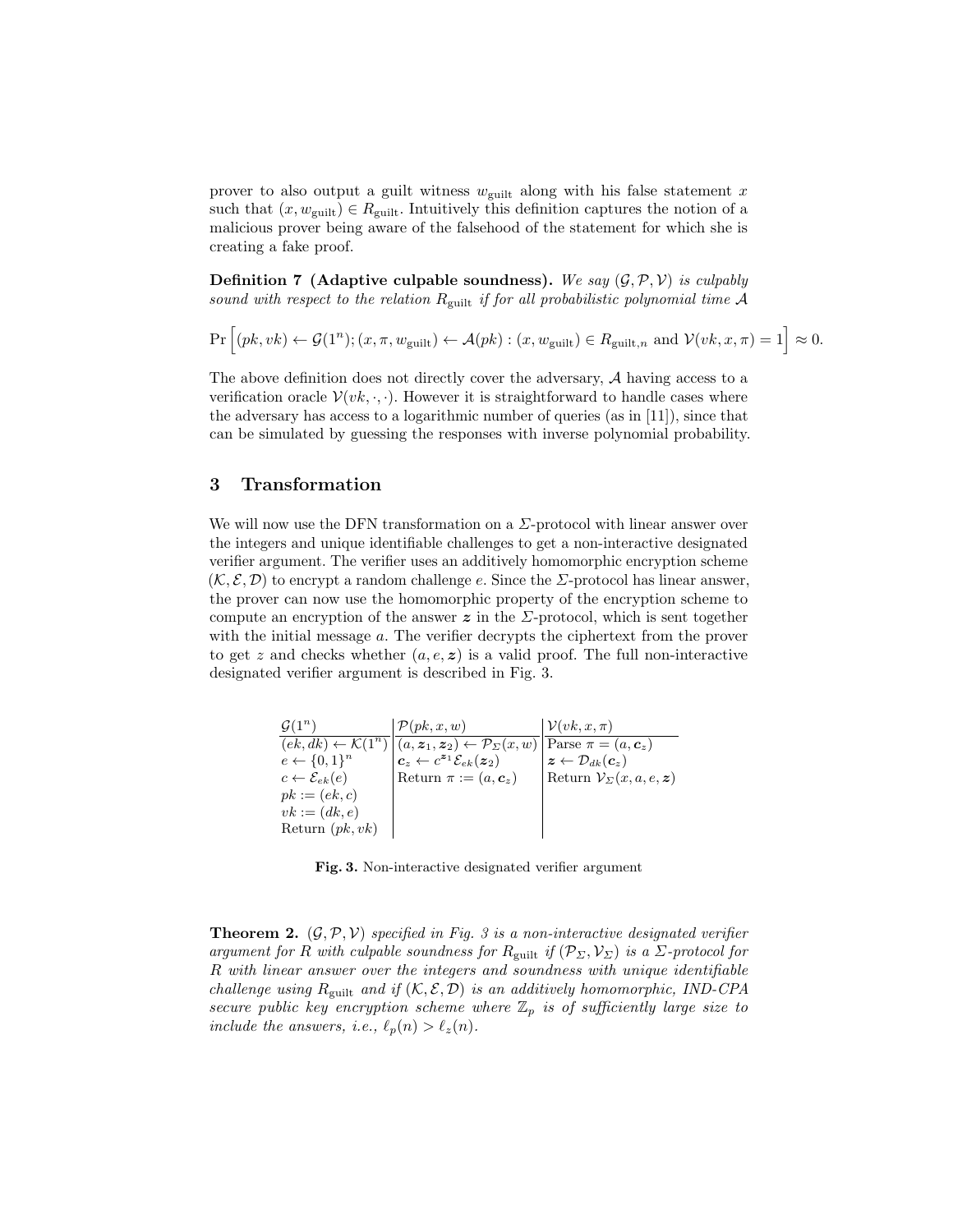*Proof.* Since  $(\mathcal{P}_{\Sigma}, \mathcal{V}_{\Sigma})$  and  $(\mathcal{K}, \mathcal{E}, \mathcal{D})$  are probabilistic polynomial time algorithms so are  $(\mathcal{G}, \mathcal{P}, \mathcal{V})$ . Perfect completeness follows from the additive homomorphicity of the encryption scheme and that  $0 \leq z_i < 2^{\ell_z(n)} < p$  for all entries  $z_i$  in z combined with the perfect completeness of  $(\mathcal{P}_{\Sigma}, \mathcal{V}_{\Sigma})$ .

Next, we will prove that the construction is zero-knowledge. The simulator knows the secret verification key  $vk = (dk, e)$ . It starts by running the SHVZK simulator for the  $\Sigma$ -protocol to get a simulated proof  $(a, e, z)$  for the statement x. It then generates  $c_z \leftarrow \mathcal{E}_{ek}(z)$  and returns the simulated argument  $\pi := (a, c_z)$ .

To see a that simulated argument is indistinguishable from a real argument consider a hybrid simulator that does get the witness as input. This hybrid simulator proceeds by following the  $\Sigma$ -protocol to get an argument  $(a, e, z)$  and then encrypts  $z$  to get  $c_z$ . Since the encryption scheme is also homomorphic with respect to the randomness used for encryption, the hybrid arguments generated this way and real arguments are perfectly indistinguishable. Furthermore, since the  $\Sigma$ -protocol is SHVZK, hybrid arguments and simulated arguments are computationally indistinguishable. Furthermore, if the  $\Sigma$ -protocol has statistical SHVZK then the hybrid arguments and simulated arguments are statistically indistinguishable.

Finally, we will prove that the construction has adaptive culpable soundness with respect to  $R_{\text{guilt}}$ . Plugging our construction into the probability defining culpable soundness with a probabilistic polynomial time adversary  $A$  we get

$$
\Pr\left[\begin{matrix} (ek,dk) \leftarrow \mathcal{G}(1^n); e \leftarrow \{0,1\}^n; c \leftarrow \mathcal{E}_{ek}(e) \\ (x,(a,\mathbf{c}_z),w_{\text{guilt}}) \leftarrow \mathcal{A}(ek,c); \mathbf{z} \leftarrow \mathcal{D}_{dk}(\mathbf{c}_z) \end{matrix} : \begin{matrix} (x,w_{\text{guilt}}) \in R_{\text{guilt}} \\ \mathcal{V}_{\Sigma}(x,a,e,\mathbf{z}) = 1 \end{matrix}\right] \right]
$$

.

By the unique identifiable challenge property of the  $\Sigma$ -protocol this probability is at most the chance that  $e$  is the unique answerable challenge:

$$
\Pr\left[\begin{matrix}(ek,dk) \leftarrow \mathcal{G}(1^n); e \leftarrow \{0,1\}^n; c \leftarrow \mathcal{E}_{ek}(e) \\ (x,(a,\mathbf{c}_z),w_{\text{guilt}}) \leftarrow \mathcal{A}(ek,c); \mathbf{z} \leftarrow \mathcal{D}_{dk}(\mathbf{c}_z) \end{matrix}:\begin{matrix}(x,w_{\text{guilt}}) \in R_{\text{guilt}} \\ e = E(x,w_{\text{guilt}},a)\end{matrix}\right]\right].
$$

By the IND-CPA security of the encryption scheme, this probability is at most negligibly larger than the same expression with  $c$  encrypting a random challenge  $e'$ 

$$
\Pr\left[\begin{matrix}(ek,dk) \leftarrow \mathcal{G}(1^n); e, e' \leftarrow \{0,1\}^n; c \leftarrow \mathcal{E}_{ek}(e') \\ (x, (a, \mathbf{c}_z), w_{\text{guilt}}) \leftarrow \mathcal{A}(ek, c); \mathbf{z} \leftarrow \mathcal{D}_{dk}(\mathbf{c}_z) \end{matrix}\right] : \begin{matrix}(x, w_{\text{guilt}}) \in R_{\text{guilt}} \\ e = E(x, w_{\text{guilt}}, a)\end{matrix}\right].
$$

Since e is chosen uniformly random this latter probability is at most  $2^{-n}$ , which is negligible.  $\Box$ 

#### 3.1 Non-interactive Designated Verifier Arguments for Statements about Ciphertexts

In Sect. 2.2 we gave a  $\Sigma$ -protocol for proving a ciphertext having either 0 or 1 as plaintext. Using the DFN transformation, this leads to a non-interactive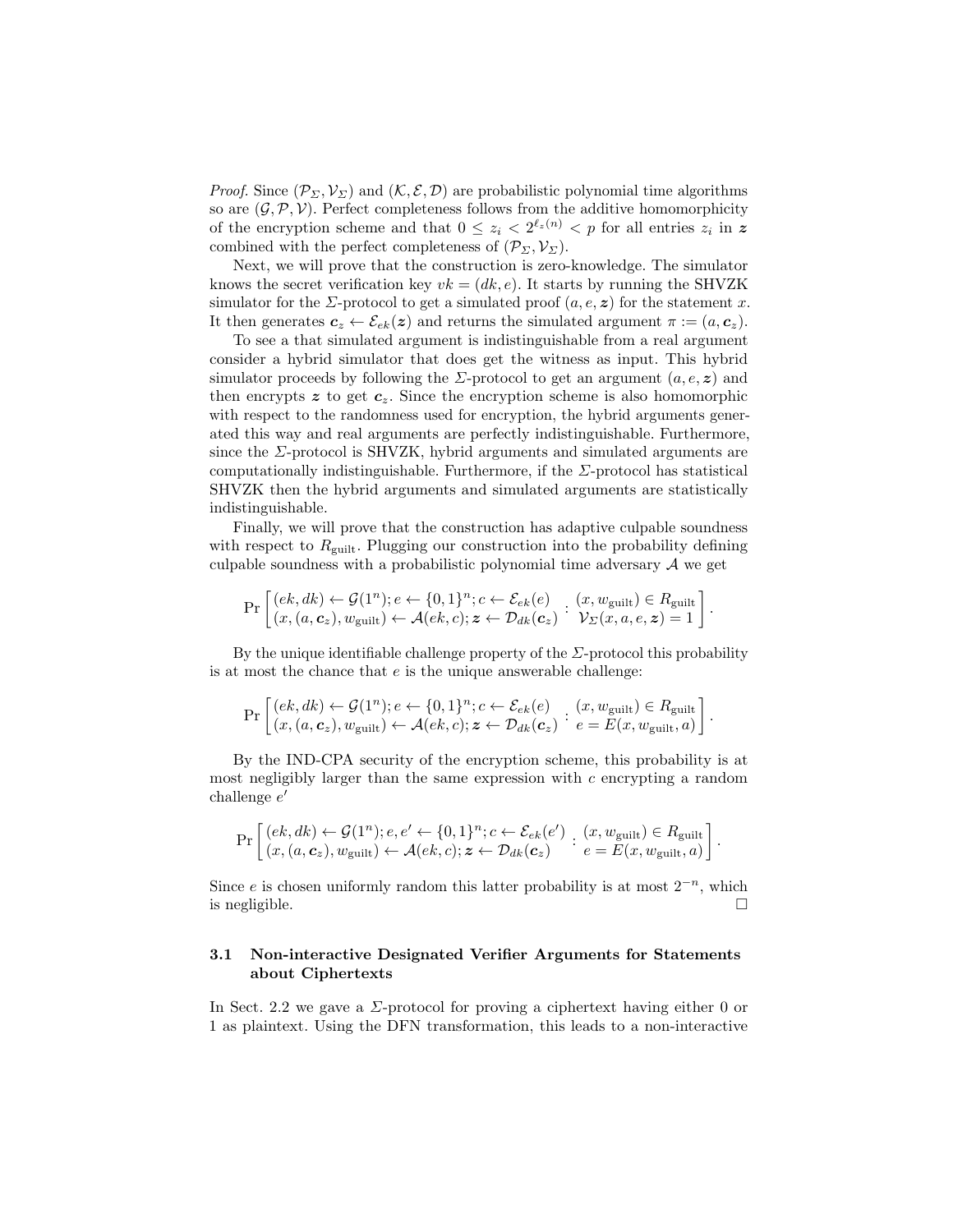designated verifier argument with culpable soundness for a ciphertext encrypting 0 or 1, i.e., for the relation

$$
R = \left\{ ((ek, c), (m, r)) : m \in \{0, 1\} \text{ and } r \in \{0, 1\}^{\ell_r(n)} \text{ and } c = \mathcal{E}_{ek}(m; r) \right\}
$$

with culpable soundness using

$$
R_{\text{guilt}} = \left\{ \left( (ek, c), dk \right) : c \in \mathcal{C}_{ek} \text{ and } \mathcal{D}_{dk}(c) \notin \{0, 1\} \text{ and VerifyKey}(1^n, ek, dk) = 1 \right\}.
$$

This designated verifier argument works for ciphertexts produced by all strongly additively homomorphic encryption schemes that have message space  $\mathbb{Z}_p$ for  $p > 2<sup>n</sup>$  such as for instance the Okamoto-Uchiyama [26] encryption scheme from Sect. 2.1. A second instance of the same strongly additively homomorphic encryption scheme but with larger message space can also be used for the DFN transformation. However, in the interest of more efficient implementations, it might be desirable to use a different encryption scheme for the DFN transformation. Specifically, DFN does not require the message space to be of prime order or the scheme to be strongly additively homomorphic, giving us the option of using an encryption scheme better suited for encrypting long messages such as Damgård-Jurik [12].

It is fairly simple to adapt standard  $\Sigma$ -protocols for other languages expressing properties about ciphertexts. In particular, in addition to the argument for encryption of 0 or 1 it is possible to construct non-interactive designated verifier arguments for the following relations:

**Plaintext is 0:** We can prove that a ciphertext c encrypts  $0$ , i.e., give a noninteractive designated verifier argument for the relation

$$
R^{0} = \left\{ ((ek, c), r) : r \in \{0, 1\}^{\ell_r(n)} \text{ and } c = \mathcal{E}_{ek}(0; r) \right\}.
$$

- Equivalence of plaintexts: Given two ciphertexts  $c$  and  $c'$ , we can give a noninteractive designated verifier argument for them having the same plaintext by proving that  $c/c'$  is an encryption of 0 using the above designated verifier argument.
- **Multiplicative relationship:** Given a triple of ciphertexts  $c_0$ ,  $c_1$  and  $c_2$ , we can prove that the plaintexts  $m_0, m_1$  and  $m_2$  satisfy  $m_0 = m_1 m_2 \text{ mod } p$ . More precisely, we can construct a designated verifier argument for the relation

$$
R^M = \left\{ \begin{matrix} ((ek, c_0, c_1, c_2), (m_1, m_2, r_0, r_1, r_2)) : m_1, m_2 \in \mathbb{Z}_p, r_0, r_1, r_2 \in \{0, 1\}^{\ell_r(n)} \\ c_0 = \mathcal{E}_{ek}(m_1 m_2; r_0) \text{ and } c_1 = \mathcal{E}_{ek}(m_1; r_1) \text{ and } c_2 = \mathcal{E}_{ek}(m_2; r_2) \end{matrix} \right\}.
$$

In all cases, the corresponding guilt witness  $w_{\text{guilt}}$  consists of the decryption key, which can be used to decrypt the ciphertexts in the statement.

Circuit Satisfiability We will now show that given a circuit consisting of NANDgates and encryptions of the wires it is possible to prove that the plaintexts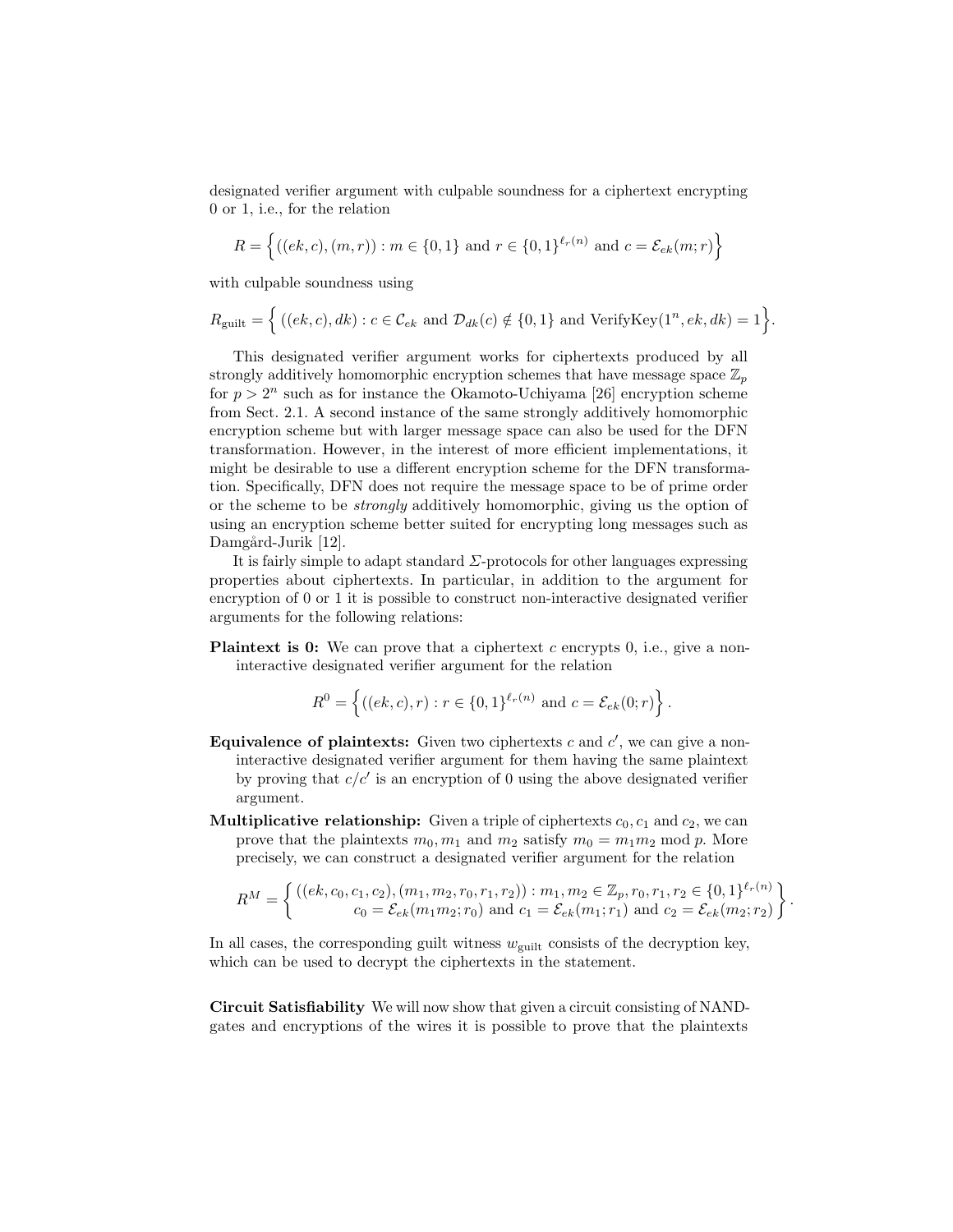correspond to a satisfying assignment. A circuit C with  $k+1$  wires and s gates can be described as  $\{(j_1, j_2, j_3)\}_{j=1}^s$ , which means that the wires should satisfy  $w_{j_3} = \neg(w_{j_1} \wedge w_{j_2})$ . We let the output wire be  $w_0 = 1$  and the corresponding ciphertext be  $c_0 = \mathcal{E}_{ek}(1; 0)$  encrypted with randomness  $r_0 = 0$ . We consider the relations:

$$
R^{C} = \left\{ \begin{matrix} ((C, ek, c_1, \ldots, c_k), (w_1, r_1, \ldots, w_k, r_k)) & | \ \forall j = 1, \ldots, s : w_{j_3} = \neg(w_{j_1} \land w_{j_2}) \\ \forall i = 1, \ldots, k : w_i \in \{0, 1\} \land r_i \in \{0, 1\}^{\ell_r(n)-2} \land c_i = \mathcal{E}_{ek}(w_i; r_i) \end{matrix} \right\},
$$

$$
R_{\text{guilt}}^C = \left\{ \begin{matrix} ((C, ek, c_1, \ldots, c_k), dk) \mid \text{VerifyKey}(1^n, ek, dk) = 1 \text{ and } \forall i = 1, \ldots k : c_i \in \mathcal{C}_{ek} \\ \exists i \in \{1, \ldots, k\} : w_i = \mathcal{D}_{dk}(c_i) \notin \{0, 1\} \text{ or } \exists j \in \{1, \ldots, s\} : w_{j_3} \neq \neg(w_{j_1} \wedge w_{j_2}) \end{matrix} \right\}.
$$

The strategy in the designated verifier argument for  $R^C$  is to first prove that each ciphertext contains a wire value  $w_i \in \{0, 1\}$ . Next, the prover proves for each NAND-gate  $(j_1, j_2, j_3)$  that  $w_{j_3} = \neg(w_{j_1} \wedge w_{j_2})$ . Following [21] we have for  $w_{j_1}, w_{j_2}, w_{j_3} \in \{0, 1\}$ 

$$
w_{j_3} = \neg(w_{j_1} \wedge w_{j_2})
$$
 if and only if  $w_{j_1} + w_{j_2} + 2w_{j_3} - 2 \in \{0, 1\}.$ 

Using the homomorphic properties of the encryption scheme, we will therefore for each NAND-gate show  $c_{j_1}c_{j_2}c_{j_3}^2 \mathcal{E}_{ek}(-2;0)$  contains 0 or 1. The full construction can be found in Fig. 4

| $\mathcal{P}^{C}(pk, (C, ek, c_1, \ldots, c_k), (w_1, r_1, \ldots, w_k, r_k))   \mathcal{V}^{C}(vk, (C, ek, c_1, \ldots, c_k), \pi)$ |                                                              |
|--------------------------------------------------------------------------------------------------------------------------------------|--------------------------------------------------------------|
| $w_0 = 1, r_0 = 0, c_0 = \mathcal{E}_{ek}(w_0; r_0)$                                                                                 | $w_0 = 1, r_0 = 0, c_0 = \mathcal{E}_{ek}(w_0; r_0)$         |
| For $i=1,\ldots,k$                                                                                                                   | Parse $C = \{(j_1, j_2, j_3)\}_{j=1}^s$                      |
| $\pi_i \leftarrow \mathcal{P}(pk, c_i, (w_i, r_i))$                                                                                  | For $j=1,\ldots,s$                                           |
| Parse $C = \{(j_1, j_2, j_3)\}_{j=1}^s$                                                                                              | $c'_i = c_{j_1} c_{j_2} c_{j_3}^2 \mathcal{E}_{ek}(-2,0)$    |
| For $j=1,\ldots,s$                                                                                                                   | Parse $\pi = (\pi_1, \ldots, \pi_k, \pi'_1, \ldots, \pi'_s)$ |
| $c'_i = c_{j_1} c_{j_2} c_{j_3}^2 \mathcal{E}_{ek}(-2,0)$                                                                            | Accept if and only if                                        |
| $m'_i = w_{j_1} + w_{j_2} + 2w_{j_3} - 2$                                                                                            | For $i=1,\ldots,k$                                           |
| $r'_{i} = r_{j_1} + r_{j_2} + 2r_{j_3}$                                                                                              | $\mathcal{V}(vk, c_i, \pi_i) = 1$                            |
| $\pi'_i \leftarrow \mathcal{P}(pk, c'_i, (m'_i, r'_i))$                                                                              | For $j=1,\ldots,s$                                           |
| Return $\pi = (\pi_1, \ldots, \pi_k, \pi'_1, \ldots, \pi'_s)$                                                                        | $\mathcal{V}(vk, c'_i, \pi'_i) = 1$                          |

**Fig. 4.** Non-interactive designated verifier argument  $(G^C, \mathcal{P}^C, \mathcal{V}^C)$  for encryption of satisfying assignment of wires in a circuit using  $\mathcal{G}^C = \mathcal{G}$  where  $(\mathcal{G}, \mathcal{P}, \mathcal{V})$  is a designated verifier argument for encryption of 0 or 1.

**Theorem 3.**  $(\mathcal{G}^C, \mathcal{P}^C, \mathcal{V}^C)$  given in Fig. 4 is a non-interactive designated verifier argument for  $R^C$  with culpable soundness using  $R_{\text{gulit}}^C$  if  $(\mathcal{G}, \mathcal{P}, \mathcal{V})$  is a noninteractive designated verifier argument for encryption of 0 or 1 using  $R_{\text{guilt}}$  from Sect. 2.2.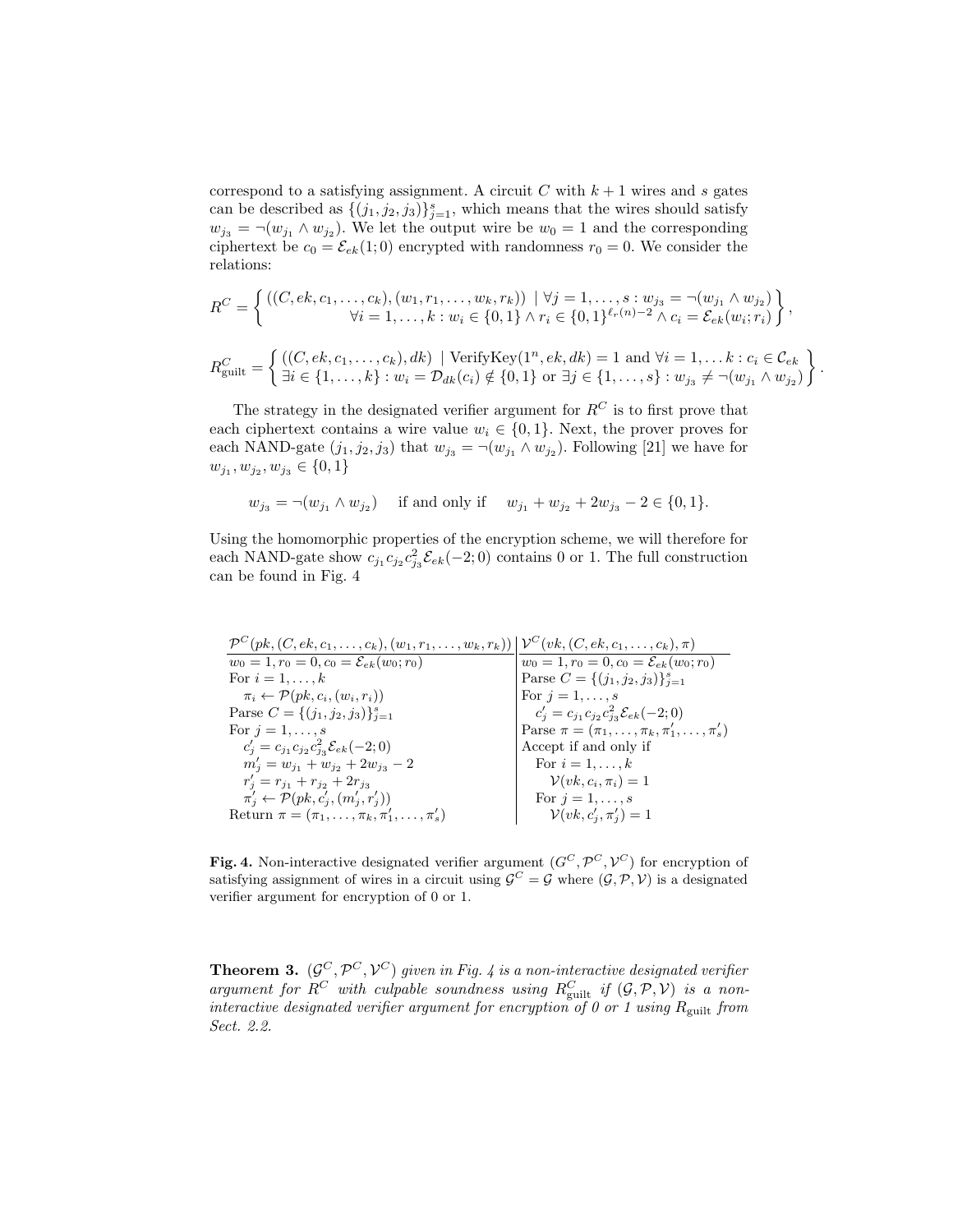Proof. Perfect completeness follows from the homomorphic properties of the encryption scheme and the perfect completeness of  $(\mathcal{G}, \mathcal{P}, \mathcal{V})$ .

We will now prove composable zero-knowledge. The simulator  $\mathcal{S}^C(vk,(C,ek,c_1,\ldots,c_k))$ runs like the prover except it simulates the proofs  $\pi_1, \ldots, \pi_k, \pi'_1, \ldots, \pi'_s$  as  $\pi_i \leftarrow \mathcal{S}(vk, (ek, c_i))$  and  $\pi'_j \leftarrow \mathcal{S}(vk, c'_j)$ . A straightforward hybrid argument shows that this is indistinguishable from a real proof.<sup>3</sup>

Finally, we will prove that the argument is culpably sound. By the culpable soundness of  $(\mathcal{G}, \mathcal{P}, \mathcal{V})$  when we are given dk by the adversary, the proofs  $\pi_1, \ldots, \pi_k$ guarantee each ciphertext contains 0 or 1. The homomorphic property of the encryption scheme combined with the culpable soundness of the proofs  $\pi'_1, \ldots, \pi'_s$ then shows that the plaintexts respect the NAND-gates. Since the output is  $w_0 = 1$  this means the circuit is satisfied by the encrypted values.

### 4 Applications in Voting with Homomorphic Tallying

We will use a basic referendum voting scheme as an illustration of how to use noninteractive zero-knowledge designated verifier arguments with culpable soundness. We use a modification of the framework by Bernhard et al. [4] which generalises the Helios voting system. Such schemes operate by having eligible voters post their votes on a bulletin board encrypted with an additively homomorphic encryption scheme. The election result can then be produced by a single decryption operation on the homomorphic sum of the individual votes. Zero-knowledge protocols ensure that the various participating parties remain honest.

#### 4.1 Voting Schemes

We assume a bulletin board BB holds all messages posted by the various participants in the election, and that it behaves honestly for the entirety of the election. During the submission of ballots, it operates in an append-only mode without disclosing its contents. After voting has concluded, the bulletin board reveals the ballots it contains and checks their validity. The checks use only public information and as such are reproducible by any party; the bulletin board performs them for convenience. Finally, we assume that the history of the bulletin board is publicly accessible as well as the current state.

Our use of a delayed bulletin board is a departure from usual practice and is aimed at preventing attacks based on malleability. The additional trust placed on the board by this requirement may be mitigated by having the bulletin board immediately display commitments to ballots or eliminated by augmenting the ballot encryption to be submission secure [29]. We also note that Cortier et al. [7] develop techniques to guard against misbehaving boards.

In the interest of simplicity, we restrict the options in the referendum to  $\{0, 1\}$ without giving the option of casting an abstention ballot. The election is run by

 $3$  We remark that here the usefulness of *composable* zero-knowledge comes into play since the hybrid arguments are indistinguishable even to an adversary with access to the verification key  $vk$ , which allows the hybrid argument to go through.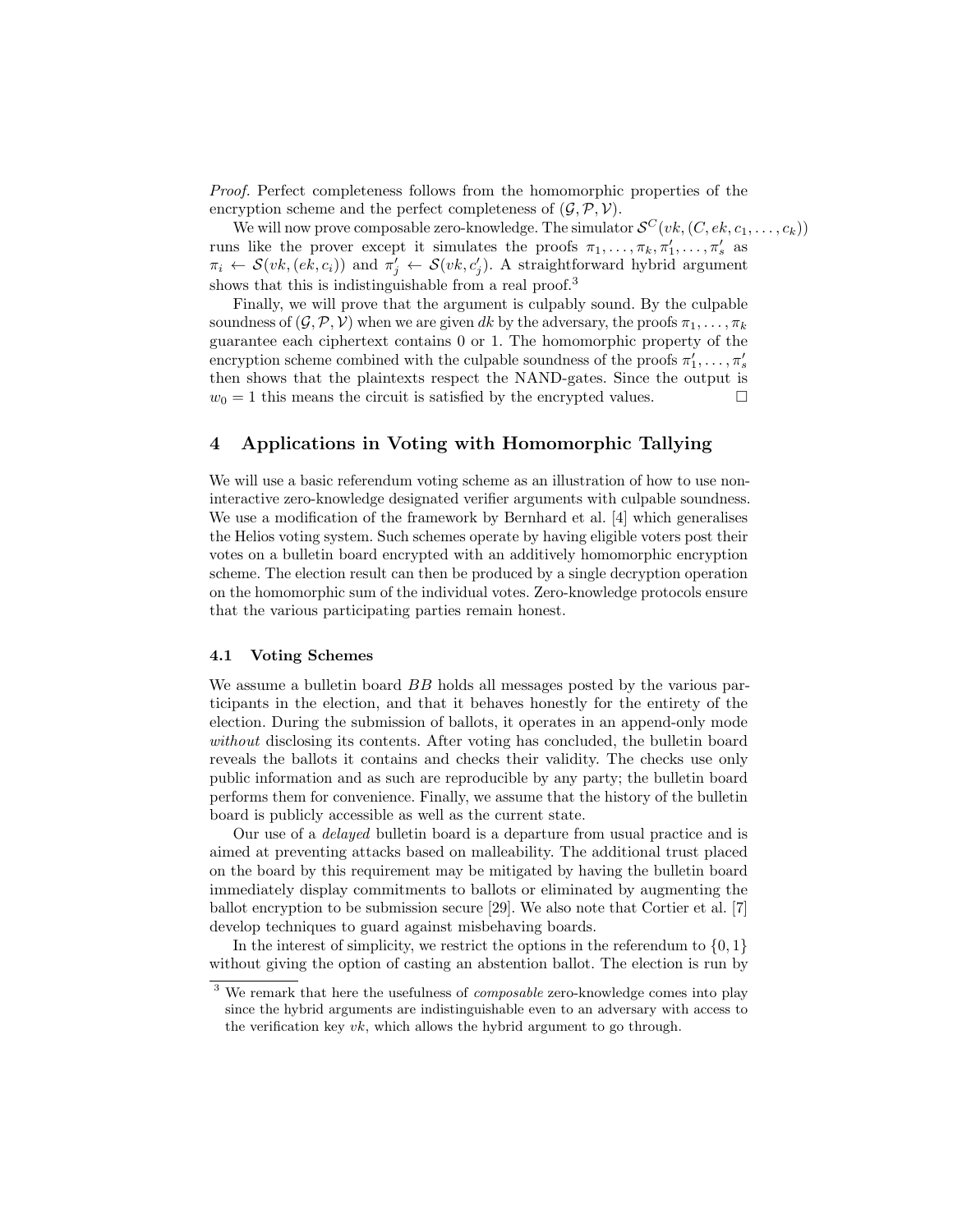two trustees,  $\mathcal{T}_D$  and  $T_V$ , tasked with holding the decryption and verification keys for the election. We will for simplicity consider them to be trusted parties but they could be implemented using threshold cryptography.

**Definition 8 (Voting Scheme).** A voting scheme  $\Pi$  consists of five probabilistic polynomial time algorithms: Setup, Vote, SubmitBallot, CheckBoard, Tally, which operate as follows:

- Setup The setup algorithm takes as input a security parameter  $1<sup>n</sup>$ . It produces secret information  $SEC, public information PUB and verification information$ tion AUG. It also initialises the bulletin board BB and sets it to be hidden. PUB is assumed to be public knowledge after Setup has run.
- Vote Vote accepts a vote  $m \in \{0, 1\}$  and outputs a ballot B encoding m.
- SubmitBallot  $\mathit{SubmitBallot}(B, BB)$  takes as input a ballot B and the current state of the bulletin board BB and outputs either (0, BB) if it rejects B or  $(1, BB\overset{+}{\leftarrow}B)$  if it accepts it.
- CheckBoard CheckBoard(BB, AUG) makes BB visible, and then checks all ballots on BB, replacing with  $\perp$  any ballots that do not pass the verification tests. After checking, the verification information of valid ballots can be removed from the board.
- Tally Tally (BB, SEC) takes as input a verified bulletin board BB and the secret information SEC and outputs the election result.

For correctness we require that the ballots of honest voters are counted correctly, and that ballots cast by malicious voters cannot influence the election more than an honest one (i.e casting  $q$  malicious ballots can only add  $q$  votes and subtract none).

| $\mathbf{Exp}_{H}^{COR}(n)$                                                         | $\textbf{VoteOracle}(v)$                                                                     |
|-------------------------------------------------------------------------------------|----------------------------------------------------------------------------------------------|
| $(PUB, SEC, AUG) \leftarrow \textbf{Setup}(1^n) \ \  B \leftarrow \textbf{Vote}(v)$ |                                                                                              |
| $(vsum, q) \leftarrow (0, 0)$                                                       |                                                                                              |
| $\mathcal{A}^{\mathbf{VoteOracle}(\cdot),\mathbf{BallotOracle}(\cdot)}(PUB)$        | $(r, BB) \leftarrow$ Submit Ballot $(B, BB)$<br>if $r = accept : vsum \leftarrow (vsum + v)$ |
| $BB \leftarrow$ CheckBoard( <i>BB</i> , <i>AUG</i> )                                | Return $(r, B)$                                                                              |
| $result \leftarrow \text{Tally}(BB,SEC)$                                            |                                                                                              |
| Return $(result, vsum, q)$                                                          | BallotOracle(B)                                                                              |
|                                                                                     | $(r, BB) \leftarrow$ SubmitBallot $(B, BB)$                                                  |
|                                                                                     | $q \leftarrow q + 1$                                                                         |
|                                                                                     | Return $r$                                                                                   |

Fig. 5. The referendum correctness experiment, and the oracles provided to the adversary.

**Definition 9 (Correctness).** We say that a referendum voting scheme  $\Pi$  is correct if for all efficient adversaries A: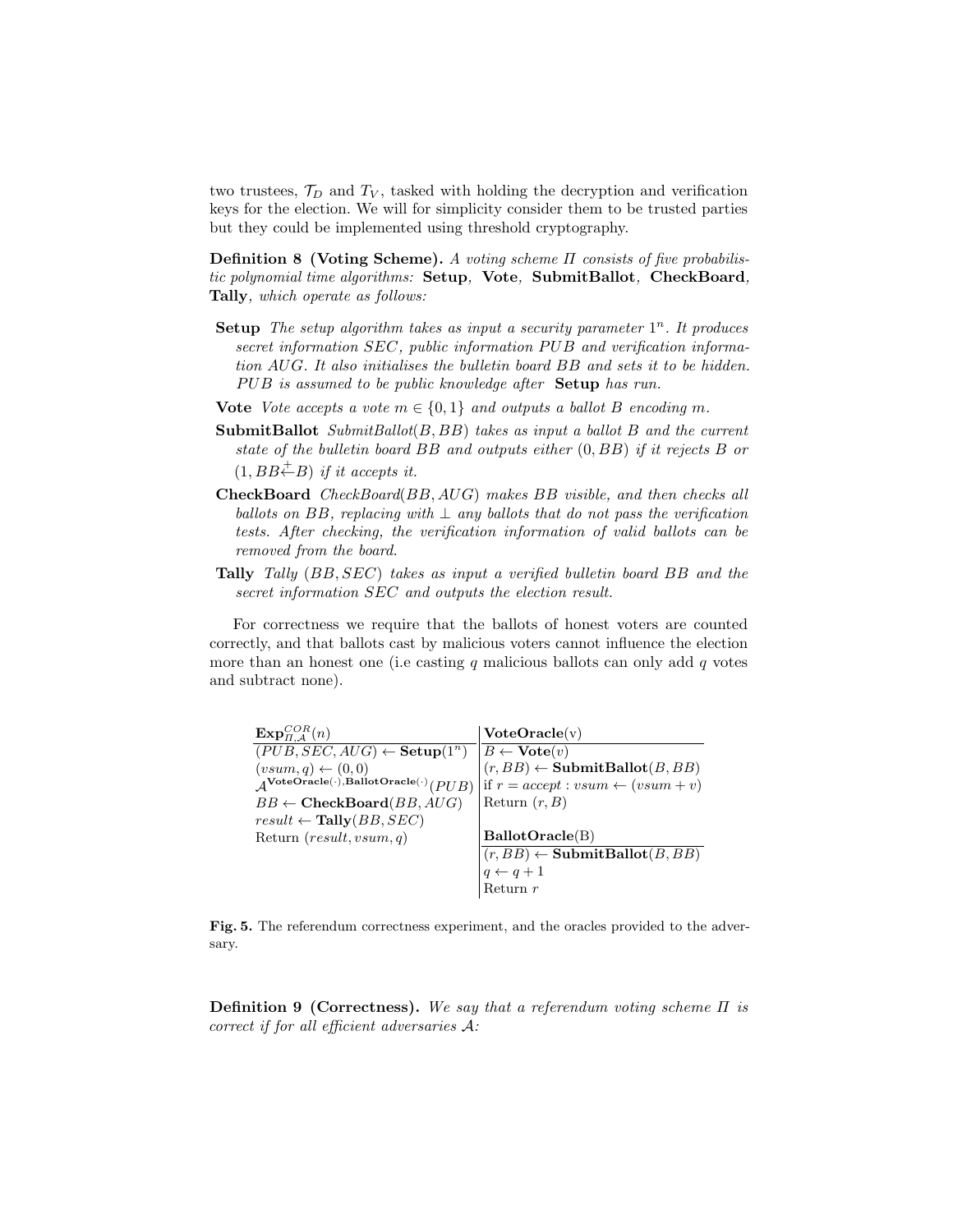$$
\Pr\Big[(result, vsum, q) \leftarrow \mathbf{Exp}_{H,\mathcal{A}}^{COR}(n): vsum \leq result \leq q + vsum\Big] \approx 1
$$

Definition 10 (Ballot Privacy). We say that a voting scheme Π satisfies ballot privacy if for all efficient stateful interactive adversaries A:

$$
\Pr\left[\mathbf{Exp}_{H,\mathcal{A}}^{BP}(n) = 1\right] \approx \frac{1}{2}
$$

| $\mathbf{Exp}_{H}^{BP}(n)$                                                | $\textbf{VoteOracle}(v)$                              |
|---------------------------------------------------------------------------|-------------------------------------------------------|
| $(PUB, SEC, AUG) \leftarrow \textbf{Setup}(1^n)$                          | $B' \leftarrow \textbf{Vote}(v)$                      |
| $b \leftarrow \{0, 1\}$                                                   | if $b = 1$ then $B \leftarrow B'$                     |
| $\mathcal{A}^{\text{VoteOracle}(\cdot), \text{BallotOracle}(\cdot)}(PUB)$ | else $B \leftarrow \textbf{Vote}(0)$                  |
| $BB \leftarrow$ CheckBoard( <i>BB</i> , <i>AUG</i> )                      | $(r, BB) \leftarrow$ Submit Ballot $(B, BB)$          |
| $BB' \leftarrow$ CheckBoard $(BB', AUG)$                                  | $ (r',BB') \leftarrow \textbf{SubmitBallot}(B',BB')$  |
| $result \leftarrow \text{Tally}(BB',SEC)$                                 | Return $(r, B)$                                       |
| $\hat{b} \leftarrow \mathcal{A}(result, BB, AUG)$                         |                                                       |
| Return $b = b$                                                            | BallotOracle(B)                                       |
|                                                                           | $(r, BB) \leftarrow$ SubmitBallot $(B, BB)$           |
|                                                                           | if $r = accept$ then                                  |
|                                                                           | $(r', BB') \leftarrow$ <b>SubmitBallot</b> $(B, BB')$ |
|                                                                           | Return $r$                                            |

Fig. 6. The Ballot Privacy experiment, and the oracles provided to the adversary.

#### 4.2 A Referendum Voting Scheme

We will now describe a voting scheme  $\Pi^{REF}$  for a yes-no referendum, based on an additively homomorphic encryption scheme such as  $(\mathcal{K}, \mathcal{E}, \mathcal{D})$  and with a non-interactive designated verifier argument system  $(\mathcal{G}, \mathcal{P}, \mathcal{V})$  for a plaintext being 0 or 1 such as the one given in Fig. 3.

For simplicity, we omit correctness proofs for keys having been generated correctly but point out that since the setup involves a limited number of parties we could assume the use of online zero-knowledge protocols using standard techniques. We also assume that the bulletin board behaves honestly. We now give descriptions of the Voting Protocol Algorithms:

**Setup** The setup algorithm takes as input a security parameter  $1<sup>n</sup>$ . The decryption trustee  $\mathcal{T}_D$  runs  $K(1^n)$  to produce  $(ek, dk)$  and the verification trustee then runs  $\mathcal{G}(1^n)$  to obtain  $(pk, vk)$ . Let,  $PUB = (ek, pk)$ ,  $AUG = vk$  and  $SEC = dk$ . The procedure also initialises the bulletin board BB to be hidden, and publishes  $PUB$ .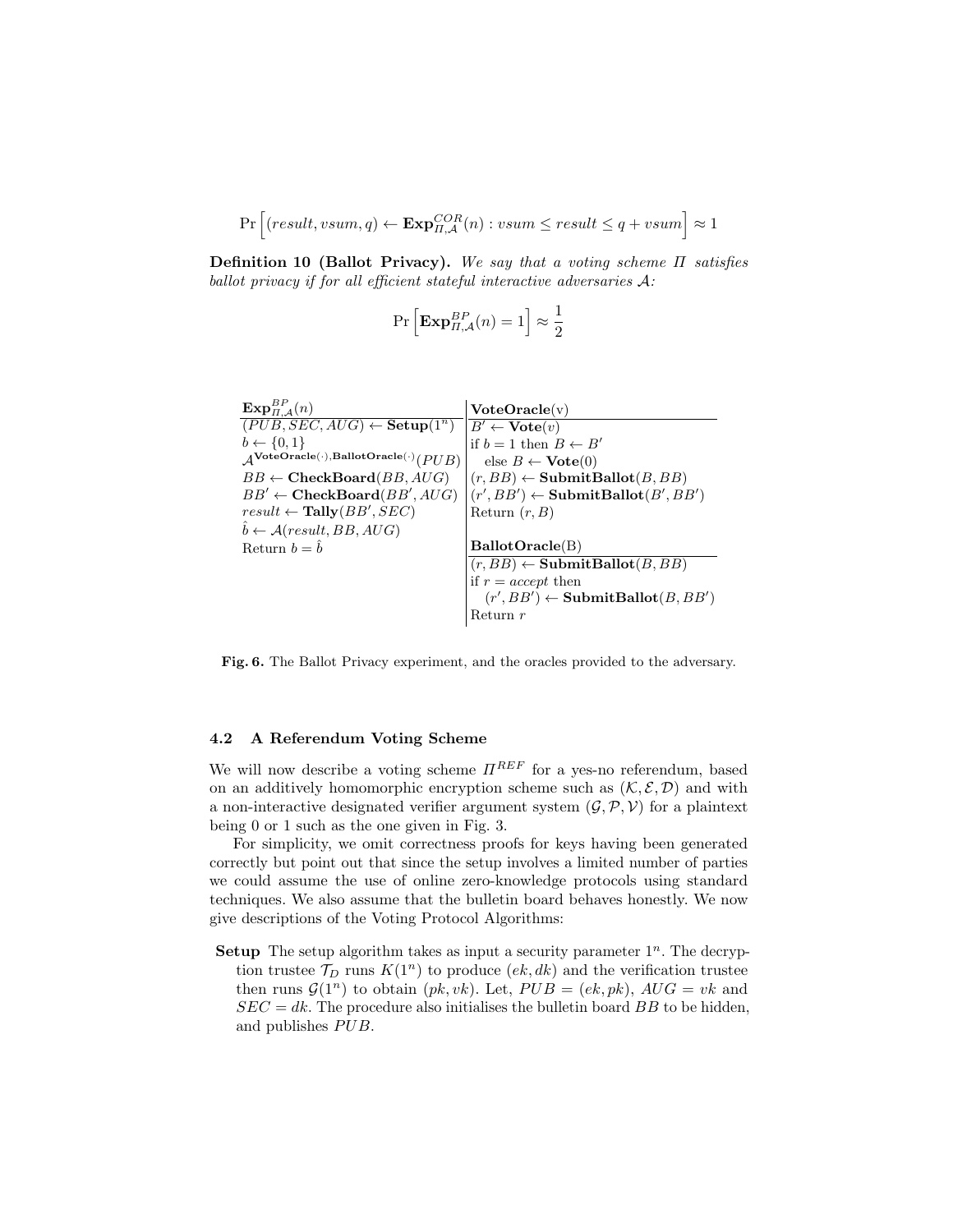- **Vote(m)** Pick  $r \leftarrow \{0,1\}^{\ell_r(n)}$  and return  $(c, \pi)$ , where  $c = \mathcal{E}_{ek}(m; r)$  and  $\pi \leftarrow \mathcal{P}(pk, (ek, c, r)).$
- **SubmitBallot(B,BB)** Return (accept,  $BB \stackrel{+}{\leftarrow} B$ ).
- **CheckBoard(BB,AUG)** The bulletin board BB becomes visible.  $\mathcal{T}_V$  publishes AUG. For every ballot  $B = (c, \pi)$  in BB we check whether  $c \in \mathcal{C}_{ek}$  and  $V(vk,(ek, c), \pi) = 1$ . If not, they will be omitted from the tally.
- **Tally(BB,SEC)** The decryption trustee publishes  $result = D_{dk}(\prod_{i=1}^{k} c_i)$ , where  $c_1, \ldots, c_k$  are the encrypted votes that passed the validity check.

# **Theorem 4.** The referendum scheme  $\Pi^{REF}$  defined above is correct.

*Proof.* Let A be an adversary against  $\mathbf{Exp}_{\Pi,\mathcal{A}}^{COR}(n)$  that causes result to be out of bounds with non-negligible probability. We construct a simulator  $\beta$  that contradicts the adaptive culpable soundness of  $(\mathcal{G}, \mathcal{P}, \mathcal{V})$ . B will simulate the correctness experiment for  $A$  while acting as the adversary for the adaptive culpable soundness experiment.  $\beta$  operates by running the correctness experiment normally with the difference that it does not generate  $(pk, vk)$  but instead obtains pk from the adaptive culpable soundness experiment.

Because  $(\mathcal{K}, \mathcal{E}, \mathcal{D})$  is correct and additively homomorphic, result being out of bounds implies one of the submitted ballots  $B = (c, \pi)$  is such that c encrypts a value other than 0 or 1 while at the same time  $V(vk,(ek, c), \pi) = 1$ . Choosing one of the q ballots at random, B outputs  $(x, \pi, w_{\text{guilt}})$  to the experiment, where  $x = (c, pk)$  and  $w_{\text{guilt}} = dk$ . Since q is polynomial in n this gives  $\beta$  a non-negligible probability of winning the experiment.  $\Box$ 

# **Theorem 5.** The scheme  $\Pi^{REF}$  satisfies ballot privacy.

*Proof.* We will prove that  $A$  can not do better than guess the value of b in the ballot privacy experiment via a series of hybrid games. We exploit the fact that the  $(\mathcal{G}, \mathcal{P}, \mathcal{V})$  argument system achieves statistical zero-knowledge, the fact that  $(\mathcal{K}, \mathcal{E}, \mathcal{D})$  is IND-CPA secure as well as the delay on the bulletin board. We also take advantage of the fact that in a referendum the number of possible results is linear in the number of votes.

We will focus on the **VoteOracle** calls that the adversary makes, as that is where the experiment diverges depending on b. Let  $q_v, q_b$  be upper bounds on the number of **VoteOracle** and **BallotOracle** queries made by  $A$  for a particular security parameter n. Let  $q_{\Sigma} = q_v + q_b$  be the total number of queries.

We define as  $\text{Exp}^2$  the experiment  $\text{Exp}_{H^{REF},\mathcal{A}}^{BP}$  where all  $\text{VoteOracle}$  calls produce a ballot with a simulated proof  $\pi$  instead of a real one. We also define a series of hybrid games  $H_i^1$  for  $i \in \{0, q_v\}$  in which the first i **VoteOracle** calls produce a ballot with a simulated proof  $\pi$  instead of a real one. Via a straightforward hybrid argument, if A can distinguish between  $\text{Exp}^2 = H_{q_v}^1$  and  $\mathbf{Exp}_{H^{REF},\mathcal{A}}^{BP} = H_0^1$  with a non-negligible probability there must be a value of i such that he can distinguish  $H_i^1$  and  $H_{i+1}^1$ . This contradicts the honest verifier zero knowledge property of  $(G, \mathcal{P}, \mathcal{V})$ , since for all i,  $H_i^1$  and  $H_{i+1}^1$  differ (at most)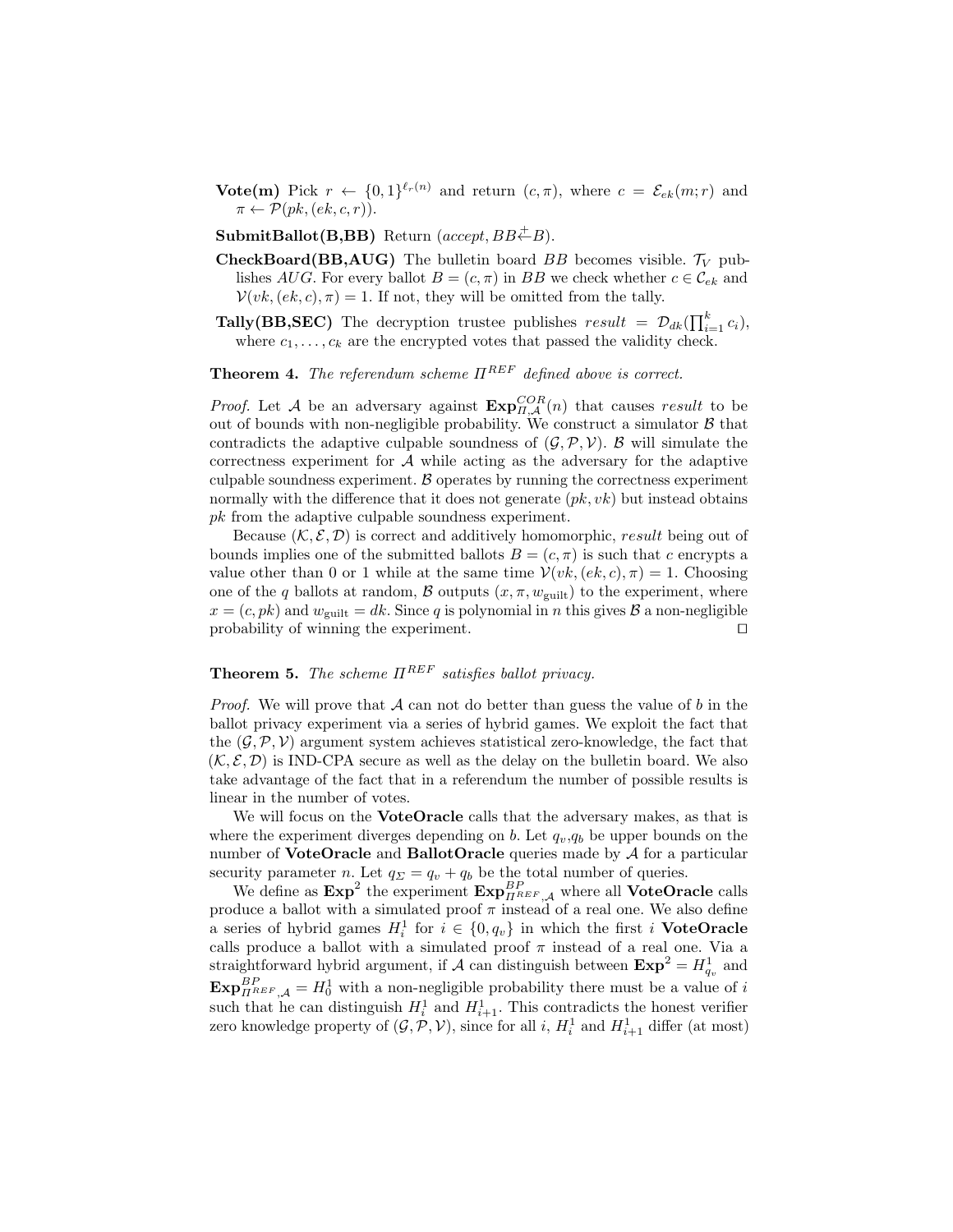only in a single proof transcript. Thus  $A$  wins  $Exp<sup>2</sup>$  with probability negligibly close to  $\mathrm{Exp}_{\Pi^{REF},\mathcal{A}}^{BP}$ .

We also define a series of hybrid games  $H_i^2$  for  $i \in \{0, q_v\}$  as  $\text{Exp}^2$  in which the first *i* VoteOracle calls operate as if  $b = 1$  and the rest as if  $b = 0$ . If A can win  $\text{Exp}^2$  with non-negligible probability, he can distinguish between  $H_0^2$  and  $H_{q_v}^2$  and thus there must be a value of i such that A can distinguish  $H_i^2$  and  $H^2_{i+1}$ .

Let the variable RES be the sum of the votes contained in ballots with correct proofs which appear in the bulletin board  $BB'$  before **CheckBoard** is called. We note that RES only takes values in  $\{0, \ldots, q_{\Sigma}\}.$ 

Let  $p(n)$  be a polynomial such that A can distinguish between  $H_i^2$  and  $H_{i+1}^2$  with probability at least  $\frac{1}{2} + \frac{1}{p(n)}$  for an infinite number of  $n \in \mathbb{N}$ . We will construct an adversary  $\beta$  that can obtain non-negligible advantage against the IND-CPA security of  $(K, \mathcal{E}, \mathcal{D})$  by simulating an election against A. Initially B obtains a public key  $ek$  from the IND-CPA experiment and completes the setup as normal, obtaining  $(pk, vk)$  from G. B proceeds by following  $\Pi^{REF}$  with the following difference: the first i **VoteOracle** calls operate as if  $b = 1$ . The next **VoteOracle** (which we can assume w.l.o.g to be  $v^* = 1$ ) is answered as if it was successful, but  $\beta$  does not update  $BB$ . Afterwards, before **CheckBoard** is called, the experiment is suspended and the state st of  $A$  is saved along with the bullet in boards and keys as  $\sigma = (ek, (pk, vk), st, BB, BB')$ . B does not know the value of RES, but knows that it takes values in  $\{0, \ldots, q_{\Sigma}\}.$ 

Let  $\text{Exp}^{3}(\sigma, v, r)$ , where  $\sigma = (ek, (pk, vk), st, BB, BB')$  be the following experiment: Produce  $B^*$  as a fresh ballot (with simulated proof) containing v, add  $B^*$  to  $BB$ , restore the adversary's state to st and resume the voting protocol starting at **CheckBoard**. The **Tally** query is answered with  $r$ . The result of the experiment is  $v == \hat{b}$  where  $\hat{b}$  is  $\mathcal{A}$ 's reply.

We note when  $r = RES$ ,  $\mathbf{Exp}^3(\sigma, v, r)$  produces the same output as  $H_i^2$  or  $H_{i+1}^2$  depending only on v. We call a saved state  $\sigma$  "good" if A has a non-negligible advantage in distinguishing  $\text{Exp}^3(\sigma, 0, RES)$  from  $\text{Exp}^3(\sigma, 1,RES)$ , where  $RES$ is determined uniquely by  $BB'$ . Because A can distinguish between  $H_i^2$  and  $H_{i+1}^2$ , a state created by  $\beta$  must be "good" with non-negligible probability.

B repeats the following  $n \cdot p(n)$  times: run  $\text{Exp}^{3}(\sigma, v, r)$  for all combinations of  $v \in \{0, 1\}$  and  $r \in \{0, ..., q_{\Sigma}\}.$ 

Afterwards,  $\beta$  can determine the value of r for which  $\mathcal A$  has best distinguished between  $v = 0$  and 1. We note that because the true value of  $RES$  is included in the iterations, if  $\sigma$  is a "good" state, there is a value of r for which A achieves at least  $\frac{1}{p(n)}$  advantage in distinguishing v, and after  $n \cdot p(n)$  experiments Chernoffbounds show that  $\beta$  has a good estimate of  $\mathcal{A}$ 's advantage for each value of r.

After determining the optimal value of r,  $\beta$  will send  $(0, 1)$  to the IND-CPA experiment and obtain a challenge ciphertext  $\hat{c}$ . B produces a simulated proof  $\hat{\pi}$  for c, adds  $\hat{B}$  to the saved board and resumes the experiment a final time.  $\hat{B}$ finally forwards the reply of A to the IND-CPA experiment.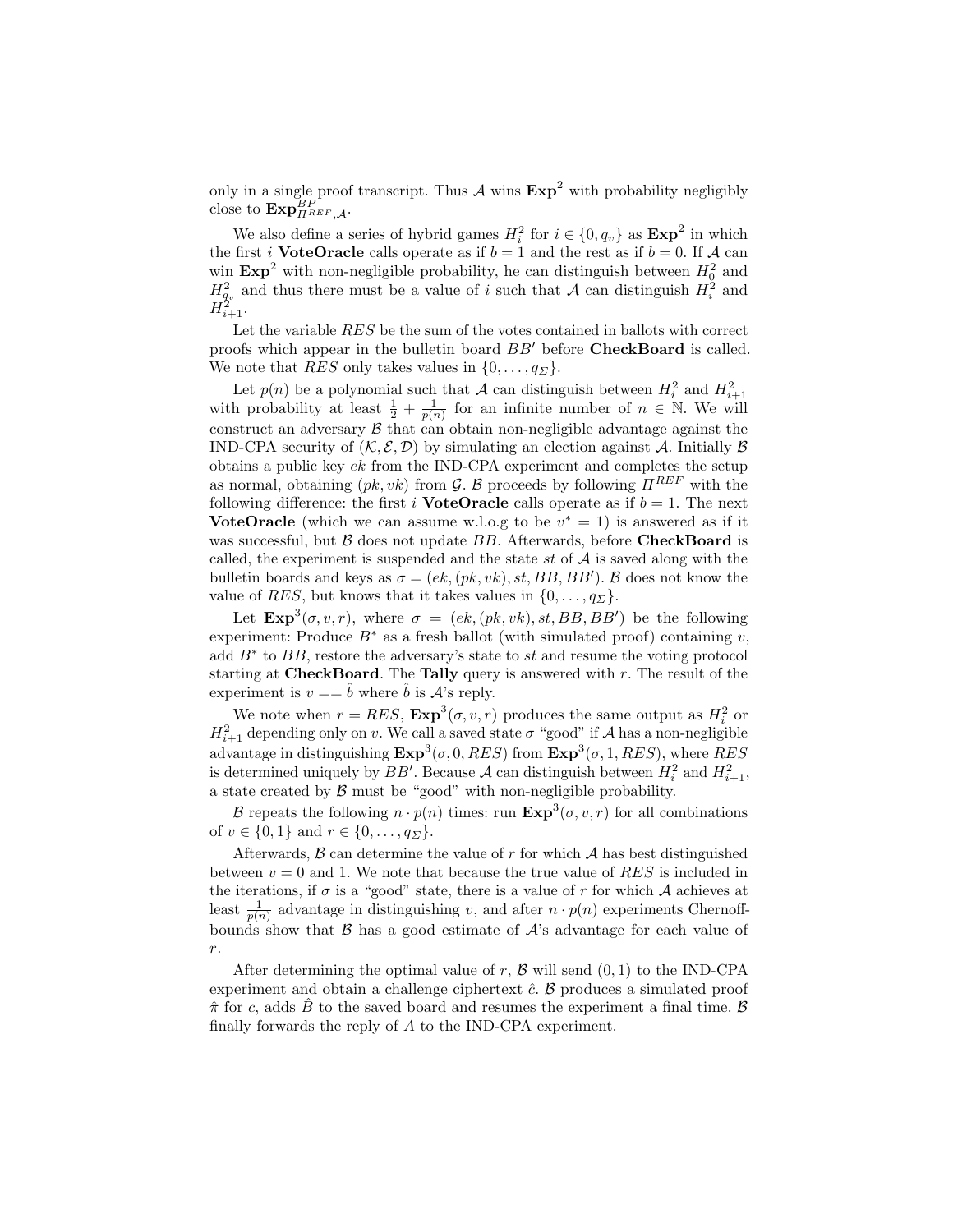Because  $\beta$  will proceed without restarting with non-negligible probability, it runs in expected polynomial time. Because with overwhelming probability  $\beta$ proceeds only when  $\sigma$  is a "good" state, the advantage in distinguishing whether c contains 0 or 1 is non-negligible.  $\square$ 

### References

- 1. Ben Adida. Helios: Web-based open-audit voting. In Security Symposium, SS'08, pages 335–348. USENIX Association, 2008.
- 2. Boaz Barak, Ran Canetti, Jesper Buus Nielsen, and Rafael Pass. Universally composable protocols with relaxed set-up assumptions. In Foundations of Computer Science, FOCS '04, pages 186–195. IEEE, 2004.
- 3. Mihir Bellare and Phillip Rogaway. Random oracles are practical: A paradigm for designing efficient protocols. In Computer and Communications Security, pages 62–73. ACM, 1993.
- 4. David Bernhard, Véronique Cortier, Olivier Pereira, Ben Smyth, and Bogdan Warinschi. Adapting Helios for provable ballot privacy. In *Computer Security–* ESORICS 2011, pages 335–354. Springer, 2011.
- 5. Manuel Blum, Paul Feldman, and Silvio Micali. Non-interactive zero-knowledge and its applications. In Theory of Computing, STOC '88, pages 103–112. ACM, 1988.
- 6. Ran Canetti, Oded Goldreich, and Shai Halevi. The random oracle methodology, revisited. Journal of the ACM (JACM),  $51(4):557-594$ ,  $2004$ .
- 7. Véronique Cortier, David Galindo, Stéphane Glondu, and Malika Izabachène. Distributed ElGamal á la Pedersen: Application to Helios. In Privacy in the Electronic Society, WPES '13, pages 131–142. ACM, 2013.
- 8. Ronald Cramer and Victor Shoup. A practical public-key encryption schemes secure against adaptive chosen ciphertext attack. In Advances in Cryptology—CRYPTO'98, pages 13–25. Springer, 1998.
- 9. Ronald Cramer and Victor Shoup. Universal hash proofs and a paradigm for adaptive chosen ciphertext secure public-key encryption. In Advances in Cryptology— EUROCRYPT 2002, pages 45–64. Springer, 2002.
- 10. Ivan Damgård. Non-interactive circuit based proofs and non-interactive perfect zero-knowledge with preprocessing. In Advances in cryptology—EUROCRYPT'92, pages 341–355. Springer, 1992.
- 11. Ivan Damgård, Nelly Fazio, and Antonio Nicolosi. Non-interactive zero-knowledge from homomorphic encryption. In Theory of Cryptography, pages 41–59. Springer, 2006.
- 12. Ivan Damgård, Mads Jurik, and Jesper Buus Nielsen. A generalization of Paillier's public-key system with applications to electronic voting. International Journal of Information Security, 9(6):371–385, 2010.
- 13. Amos Fiat and Adi Shamir. How to prove yourself: Practical solutions to identification and signature problems. In Advances in Cryptology—CRYPTO'86, pages 186–194. Springer, 1987.
- 14. Rosario Gennaro, Craig Gentry, Bryan Parno, and Mariana Raykova. Quadratic span programs and succinct NIZKs without PCPs. In Advances in Cryptology-EUROCRYPT 2013, pages 626–645. Springer, 2013.
- 15. Craig Gentry, Jens Groth, Yuval Ishai, Chris Peikert, Amit Sahai, and Adam Smith. Using fully homomorphic hybrid encryption to minimize non-interative zero-knowledge proofs. Journal of Cryptology, pages 1–24, 2014.